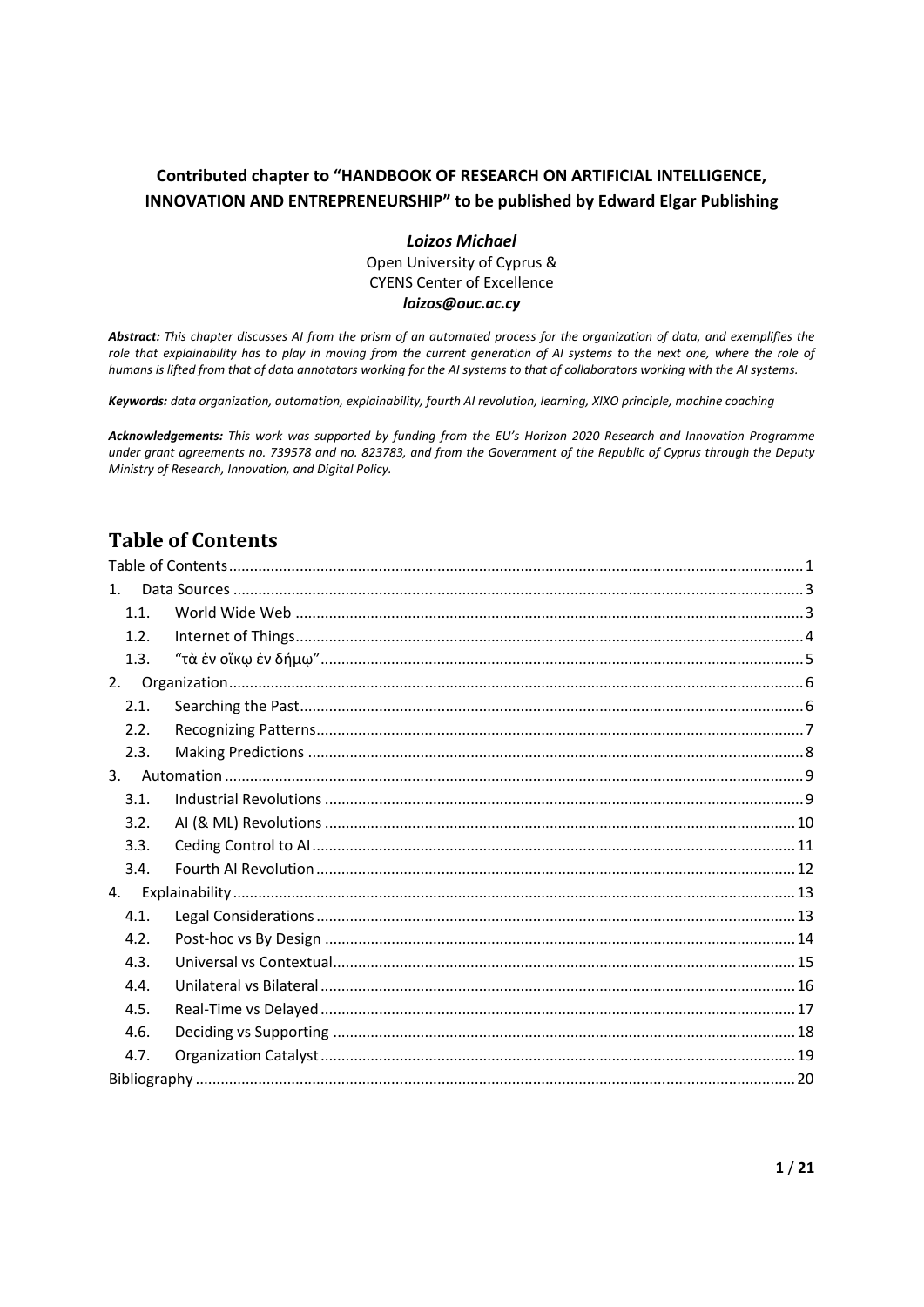# Explainability and the Fourth AI Revolution

Explainable automated organization of data. Although admittedly not a comprehensive definition of the wide scope of Artificial Intelligence (AI), this phrase does capture how AI has come to be viewed in terms of how it has driven innovation, especially in the recent past, and how the foreseen potential dangers of uncontrolled automation have led to a strong socio‐scientific movement in support of explainability.

Having begun as a scientifically-driven quest to understand the multiple and diverse facets of human intelligence to a degree that would allow for their replication in a mechanical manner (McCarthy, et al., 1955), AI has evolved over the past decade into a mostly engineering quest to develop systems that solve specific and specialized problems, retaining perhaps some inspiration from human intelligence and the brain, but placing emphasis on the performance of those systems in certain testing conditions rather than on the principled understanding of their operation and their compatibility with human cognition.

Facilitated by the vast amounts of available data — themselves a consequence of the disruption being brought about by the World Wide Web and the Internet of Things — AI has come to be treated as a synonym, at least in the eyes of the general public, of a technology that crunches data in some unspecified manner, and identifies hidden knowledge that is encoded in the data in a manner that can be usefully applied in novel contexts to make decisions. This view might be more pronounced in the innovation and entrepreneurship world, where terms like "powered by AI" are being used as buzzwords to characterize any such data‐driven decision‐making system for some specialized task of interest.

The automated acquisition and management of knowledge supported by AI is itself already disrupting innovation (Manyika, et al., 2013) and affecting the daily lives of people, with or without their consent, so that relevant stakeholders have started considering the potential downside of the ongoing disruption. Requiring AI systems to explain how they automatically organize data is currently taking center stage across the quadruple helix, as one way to alleviate any foreseen downside of this AI‐driven disruption.

The explainability requirement on AI systems is, on the one hand, a natural effect of the pendulum‐like process of scientific discovery that took place in the short history of AI. The early days of AI saw an emphasis on developing systems that manipulated symbols, followed by work on neural (subsymbolic) representations, a subsequent return to expert systems, and the more recent emphasis on deep neural representations. As researchers pushed the limits, and identified the weaknesses, of approaches at either extreme of the pendulum swing, they sought to overcome those limitations by exploring alternative paths towards the goal of developing AI systems, ending at the other extreme. Explainability can be seen, at least to some extent, as yet another swing of the pendulum towards the use of symbols.

A second reading of the emergence of explainability in AI has a socio-technical flavor. The society is realizing all the more clearly that AI systems that have been developed in the past decade, during the last swing of the pendulum, are not based on mature technologies, but on ones still in their "teenage years". The initial overconfidence brought about by the advent of deep learning is not unlike the overconfidence exhibited by a teenager compared to their actual competencies, as they pass from the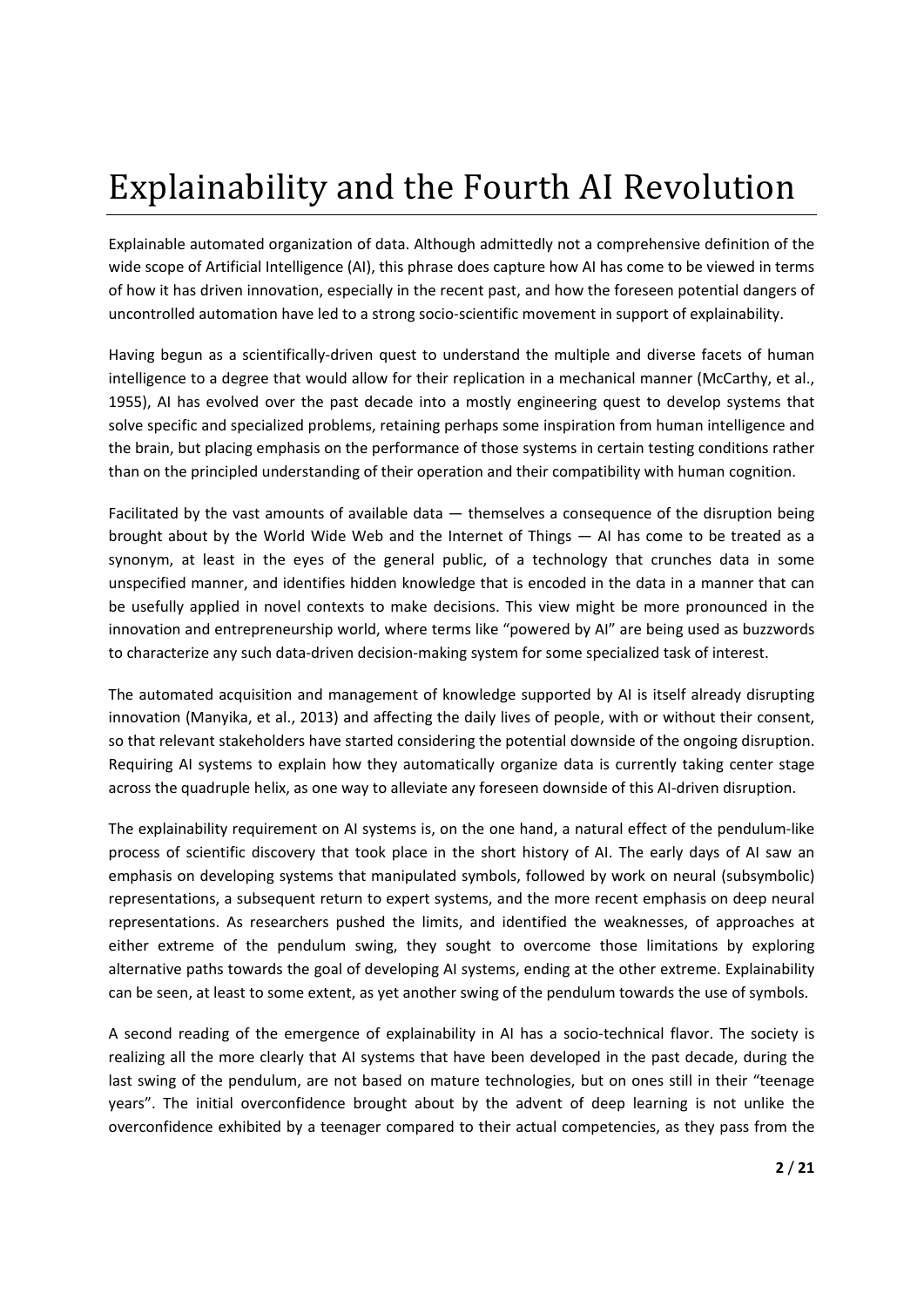low‐competence low‐confidence age of a baby to the high‐competence high‐confidence age of an adult (Kruger & Dunning, 1999). The shift towards explainability is but a somber realization that AI systems need to climb down the so-called "mountain of stupidity" and into the "valley of humility" before they acquire competencies that match the confidence that can be reasonably ascribed to them.

In this context, explainability acts as a tool towards the certification of AI systems, not only in terms of their functional performance against some objective metric of accuracy as typically done to date, but more critically in terms of the cognitive compatibility of their reasoning against the subjective needs and abilities of the particular group of humans for which an AI system has been designed and developed. Consequently, evaluating the quality of explanations and being mindful of the extent to which each type of explanation can contribute to this certification process, takes a center stage in designing AI systems.

This chapter will elaborate on the four pillars of modern AI systems: the data on which they rely, the task of organizing these data, the automation of this task, and the type of explanations needed to support this automation. Due to the wide span of the topics covered, the discussion is necessarily kept at a somewhat abstract level, and some prior familiarity of the reader with the field of AI is assumed.

## **1. Data Sources**

Our characterization of AI as a discipline dealing with data is not related to its scientific and empirical nature. Much like any scientific and empirical discipline, AI seeks to understand a natural phenomenon — intelligence, in this case, as it predominantly relates to humans — through observations, formulation of theories and hypotheses, and their experimental evaluation and subsequent revision. But it is not the data that come in the form of observations (that drive the formulations of theories and hypotheses about the mechanisms of intelligence) that makes AI a discipline about data, but rather the fact that the formulated theories and hypotheses themselves are about mechanisms that consume and process data.

Data is widely acknowledged to have emerged as a commodity in modern times, and this emergence is not decoupled from the tight synergistic relation of data to AI, with the latter providing the methods and tools that have, on the one hand, supported the processing needed to derive value from data, and have, on the other hand, created an even bigger demand for data. At the same time, the substantial increase in computational power and the massive sharing of data facilitated by technological advancements and certain changes in our social relations and interactions have come to catalyze this synergistic relation.

#### **1.1. World Wide Web**

Since its inception, the World Wide Web (WWW) has facilitated the sharing and interconnectedness of information and data. With access to the WWW permeating societies and populations across the socio‐ economic spectrum, the availability of information and data is increasing in terms of both its accessibility but also its quantity (even if not its quality), which has been growing at an unrelenting pace.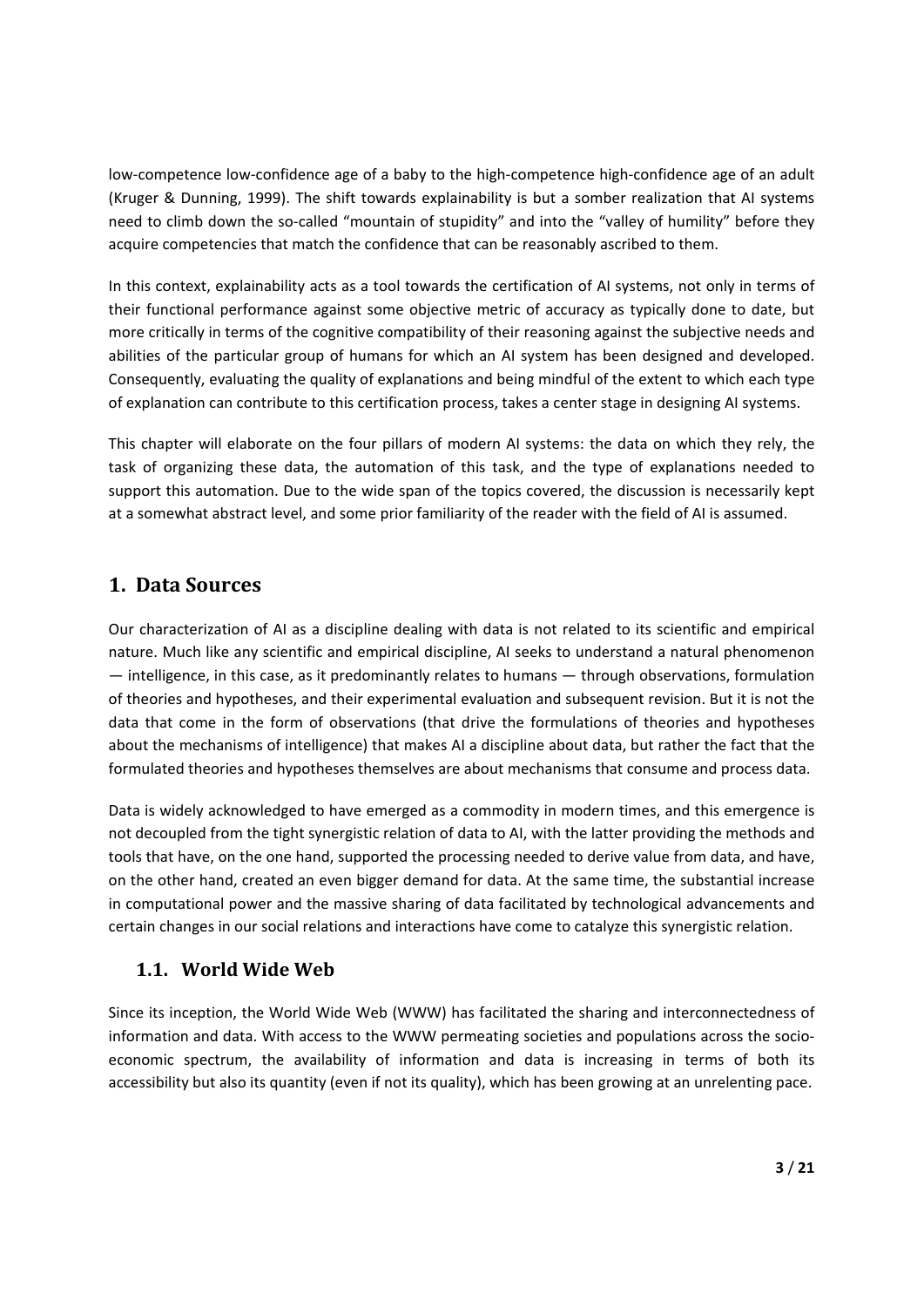Data on the WWW come in a wide variety of "shapes and sizes". Personal web pages host information that individuals choose to share. Corporate web pages host information on the structure of companies, their personnel, their employment opportunities, and their vision and progress towards achieving it. Electronic shop web pages host information on a wealth of products that they sell. Blog web pages host information on the ongoing topics on which their contributors wish to comment. Archive web pages host literary works whose copyright has elapsed (or not). Social networking web pages host the social interrelations of their users. Media sharing web pages host videos or audios that capture personal moments of individuals, professionally produced films and songs, or amateur live streaming of shows and concerts. Large scale project web pages host information including detailed maps of the entire Earth<sup>1</sup>, global rankings of tertiary educational institutions<sup>2</sup>, or notable sequences of integer numbers<sup>3</sup>.

Other web pages act not as hosts of original content, but as aggregators of content found on other web pages. Yet other web pages allow multiple contributors to share information and exchange thoughts, supporting the collaborative creation of content<sup>4</sup>, engagement in science<sup>5</sup>, or solving of math problems<sup>6</sup>.

A unique aspect of the data found on the WWW is their linked nature. Links between data may show relatedness, endorsement, or juxtaposition, either between the data themselves, or between their creators, hosts, or aggregators. Links are, then, another type of data that can be found on the WWW. Interestingly, the content-related data can act as meta-data for the link-related data, since they can specify the nature of the relation of the linked web pages. A link from a web page opining on the results of a political event towards a web page hosting a video recording of that event can be seen as endorsing or opposing the views expressed in the video depending on the data found on the opinion web page.

Although one could attempt to view the WWW as a repository of our human common knowledge, the veracity of the information found on the WWW should be far from being taken for granted. As an open, and largely unmoderated, space for sharing information, the WWW has its own demons to fight. For every news outlet that shares its reports on the WWW, there exist numerous other outlets that share opinions skewed by ideology, bias, or preconceptions, or propagate presumed news stories that are completely fake or fabricated. Recognizing that the WWW is not a source of commonly accepted truths and facts, but rather a source of websense (Michael, 2013)  $-$  rife, as it may be, with cultural biases, fictional statements, expert knowledge, common misconceptions, or deliberate lies — helps guide one on how to approach this vast source of data, and how to develop techniques and tools to create value.

#### **1.2. Internet of Things**

The Internet, a collection of interconnected machines serving WWW content, has naturally evolved into the Internet of Things: a collection of devices serving data coming from varied types of sensors.

Some of the data available through sensors concern the monitoring of public assets. Technological solutions can easily monitor and report, among others, the daily storage levels in a water reservoir, the weekly amount of garbage collected at the city park, and the minute-by-minute number of free spots in a municipal parking place. Other data might be gathered by public agencies, but concern the monitoring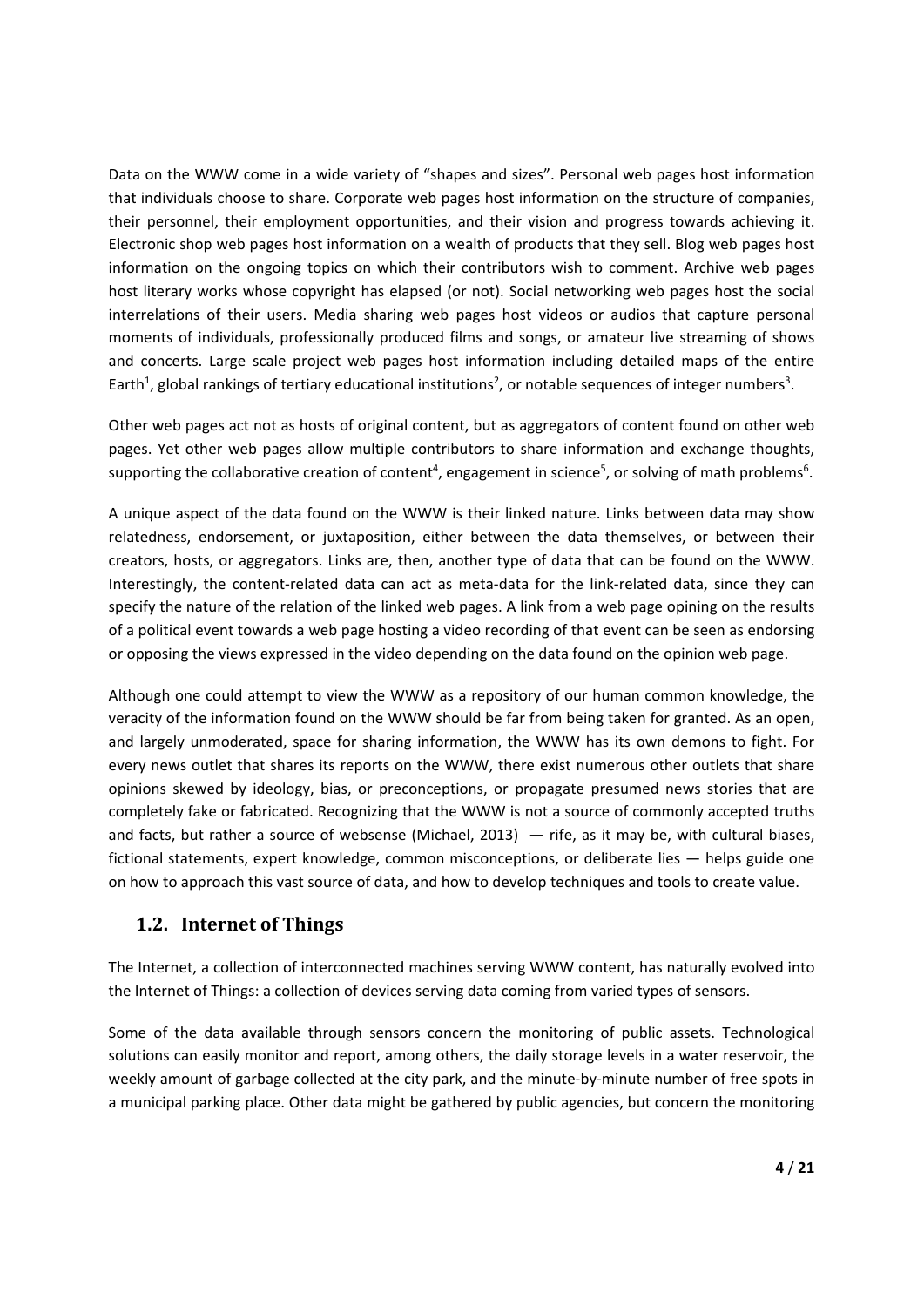of the natural environment, the archetypical case being the monitoring, by a national weather service, of temperature and humidity levels, atmospheric allergens and contaminants, wind conditions, etc.

Even situations that could be considered as potentially infringing on the rights of individuals when the latter are being monitored without their consent, have equally been in the sphere of what is (technologically feasible to be) monitored: traffic movement, the incident of crimes, cross‐cultural tensions and actions of civil unrest, population density, and other such aggregate measures.

In all cases, the utilization of public money in the development of the asset being monitored or in the operation of the monitoring sensors, has led to the argument — and, increasingly, the legal obligation that the produced data should be shared openly and freely with the public. Not only this sharing of data allows the public to be informed about the monitored assets, but it further allows for the development of services that filter, manipulate, and combine the data in a manner that creates value for others, leading to the emergence of an Internet of Services that goes beyond an Internet of Things and Sensors.

Services are not restricted to the processing of existing data, but they also support the creation of novel data coming from virtual worlds or digital twins of physical objects and processes. Ultimately, one can talk about an Internet of Data, within which one finds a virtuous cycle, where the availability of data invariably leads to the creation of even more data, giving rise to an entire ecosystem of data processing, and lowering the bar for even individuals or small groups to leave a mark on the innovation landscape, or to produce solutions that improve human efficiency<sup>7</sup> in coping with the tsunami of available data.

# **1.3. "τὰ ἐν οἴκῳ ἐν δήμῳ"**

Along with, or because of, the technological advancements that nullified the transmission and sharing cost for data, there has also been a societal shift on the view of personal data. Paradoxically, and despite concerns and relevant regulations about protecting the privacy of individuals, increasingly more people share private matters publicly, opposing the ancient Greek proverb "τὰ ἐν οἴκῳ μὴ ἐν δήμῳ"; loosely translated: that ("τὰ") which is of the home ("ἐν οἴκῳ") is not ("μὴ") of the community ("ἐν δήμῳ").

Spearheaded by the younger generation, many people seem willing to share personal information on online and offline sites without much thought on what that data might reveal about them. It is not uncommon for people to reveal their gender, sexual orientation, race, and religion, without realizing that such information is usually not necessary for most everyday activities that they might wish to engage in. Equally common is for people to share information that could lead to identity theft, including their national ID number, their social security number, and their credit card information; not to mention publicly announcing when they are away from home on vacation, raising the danger for house theft.

Leaving aside the willing or unwilling sharing of such explicitly sensitive information, even privacymindful people end up sharing data that offer cues on aspects of their profile that they may wish to keep private. The sleeping patterns of a human, as recorded by their fitness tracker or smart watch, may reveal their gender. The mere fact that someone owns such a device may offer clues on their financial status. The recording of their heart rate might reveal when they are outside of their house exercising.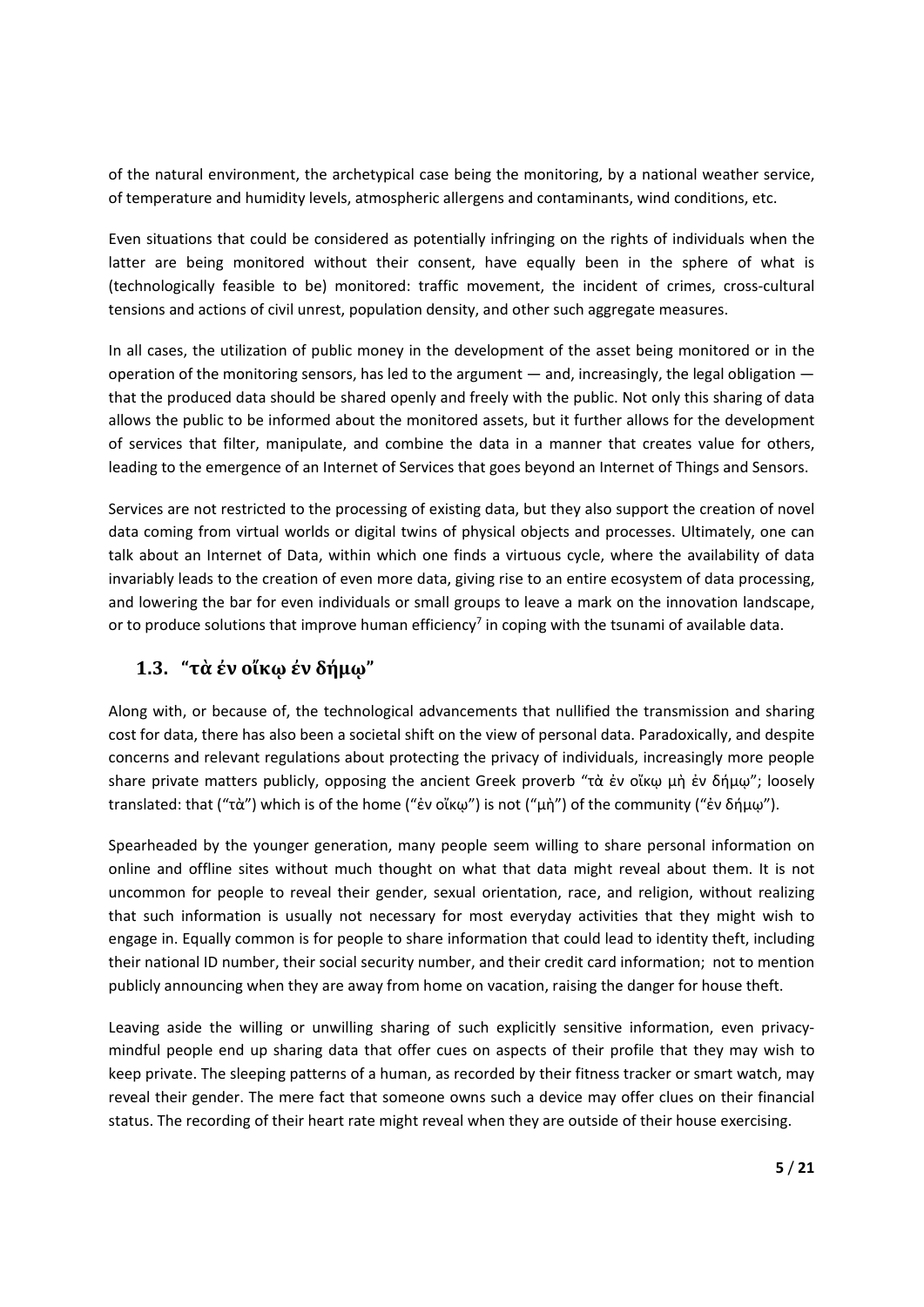Online clothes shopping might reveal the size and shape of one's body, or a potential disdain in some fabrics perhaps due to a known textile allergy. Online grocery shopping might similarly reveal one's intolerance to certain dietary substances, or a potential pregnancy! Searching the WWW might reveal the presence of a disease when searching for symptoms, or the passing away of a close friend when searching for ways to cope with the stress of loss. Voice commands to a house assistant device might reveal times when one is home alone or with friends, based on the background noise. Pictures shared online can reveal one's social acquaintances, including their type of relationships with other individuals.

That is not to say that all instances of sharing data are done frivolously. In a social context, we share data as a sign of trust, or to solicit a response from the other party. When that other party is a human, the response might be a same-kind sharing of data about themselves. When, instead, we are dealing with an organization, the response might be some sort of personalization of the services it offers.

And it is exactly herein that lies a great potential for innovation. The digitization of personal data and the social relations between people has given rise to an Internet of People<sup>8</sup>, where one's interaction with their environment and with others can be mediated by machines to create value to all those involved.

# **2. Organization**

The mere availability of data does not, by itself, offer value for a reason that is becoming increasingly more prevalent as data becomes more abundant: data is the proverbial haystack, and extracting value from the data amounts to finding the proverbial needle. How does one find the proverbial needle?

There is no single way to extract value from data, nor a single set of technologies to do so. Focusing on the organization of data as the key means of extracting value, and on the use of AI tools and techniques for carrying out this organization, offers a unifying view in the context of AI-driven innovation.

## **2.1. Searching the Past**

Perhaps the simplest way that data can be processed and create value is through their searching. The massive nature of data makes any naïve searching strategy simply insufficient. A lawyer searching for precedent in the law for a particular case cannot meaningfully read through all past cases. Even assigning the task to paralegals is not necessarily a solid strategy, as the speed at which the search can be carried out and the precision and recall of the results might not meet the constraints of the case. Organizing the data in a way that allows for their efficient and reliable searching, directly by the lawyer, and their presentation in a manner that is easy to consume by the lawyer, and that allows the lawyer to verify the outcome of the search, would seem to be a necessary component of the search process.

A company keeping records of its financial transactions for auditing purposes would make the auditor's life much easier if it were to organize the records in a way that would allow the auditor to effectively and efficiently identify the information that is being sought. Even organizing one's document or media files on their personal computer can be seen to be beneficial when it comes to trying to find something.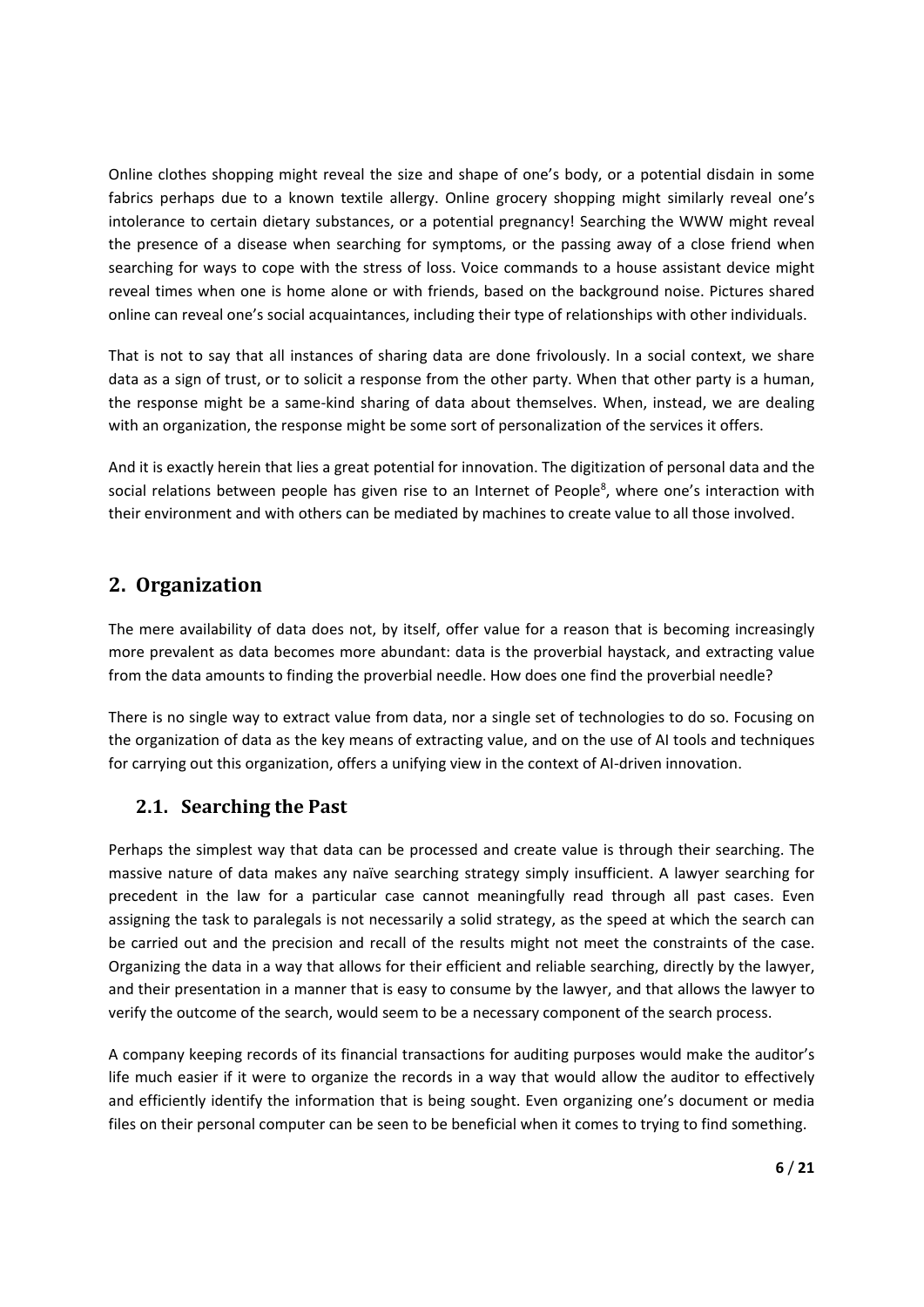Data organization in support of the searching task might require the taking of actions at the time the data is initially stored (e.g., by storing data along with relevant meta-data information), periodically as the data is updated, or as information is gained on how the data is being typically searched (e.g., store more frequently-accessed data in a manner that is faster to retrieve), or at the time the data is accessed (e.g., by choosing the order in which to traverse the data based on the particular search query).

An equally central aspect of searching, and one that more prominently showcases the applicability of AI‐ driven innovation, is identifying the underlying intention of the posed search query. Autocompleting partial queries on the basis of statistical information from past searches is a widely-used technique, with well-recognized issues.<sup>9</sup> More elaborate solutions might include the profiling of the one posing the queries, and attempting to reinterpret the query in a personalized manner according to that profile. Thus, the query "restaurants nearby" might be reinterpreted as "vegetarian restaurants in Nicosia" if the one searching is known to be a vegetarian residing in Nicosia, or might be reinterpreted as "traditional taverns by the sea" if the one searching is known to be hosting, at the time, colleagues from abroad who are visiting Cyprus for the first time and wish to experience the local cuisine while enjoying the weather.

In all cases above, the organization of data amounts to what one would expect to be done by a competent human assistant, who either in anticipation of a future search query, or as a result of one, prepares the data and the way to interact with and view them, in a manner that would provide the bestoutcome search experience (in terms of efficiency and eventual value) for the one posing the query.

Google, one of the largest providers of search services on the WWW, explicitly states their mission as being "to organize the world's information and make it universally accessible and useful".10 While some of the ways of organizing data that are described above have been a stable hallmark of Google's services, or were gradually added as Google evolved over the years, searching is by no means the only task associated with the organization of data, nor necessarily the one more directly utilizing AI.

## **2.2. Recognizing Patterns**

Thinking of data not as isolated points of interest but as glimpses of some underlying structured reality, value could be derived by their organization in a manner that would reveal that underlying reality. Epidemiologists trying to understand the outbreak of a novel virus by analyzing the clinical data of infected individuals may wish to recognize recurring patterns across that data. The patterns that could be of possible medical interest are not necessarily known by the epidemiologists, and attempting to enumerate and test all such patterns is beyond what is humanly possible, at least in the timeframe that would still be of use for the early development of a potential treatment. Appropriately organizing the data in a manner that allows for the efficient recognition of patterns in the data seems to be necessary.

A company wishing to direct incoming phone enquiries to the appropriate department would benefit by organizing the different enquiries into groups so that each group is handled in a specialized manner. Analogously, a biologist might wish to organize the DNA data of different living or fossil organisms in a way that would reveal potential patterns in their interrelations, patterns in their relative position in a phylogenetic tree, or patterns in their scientific classification in a hierarchical taxonomic structure.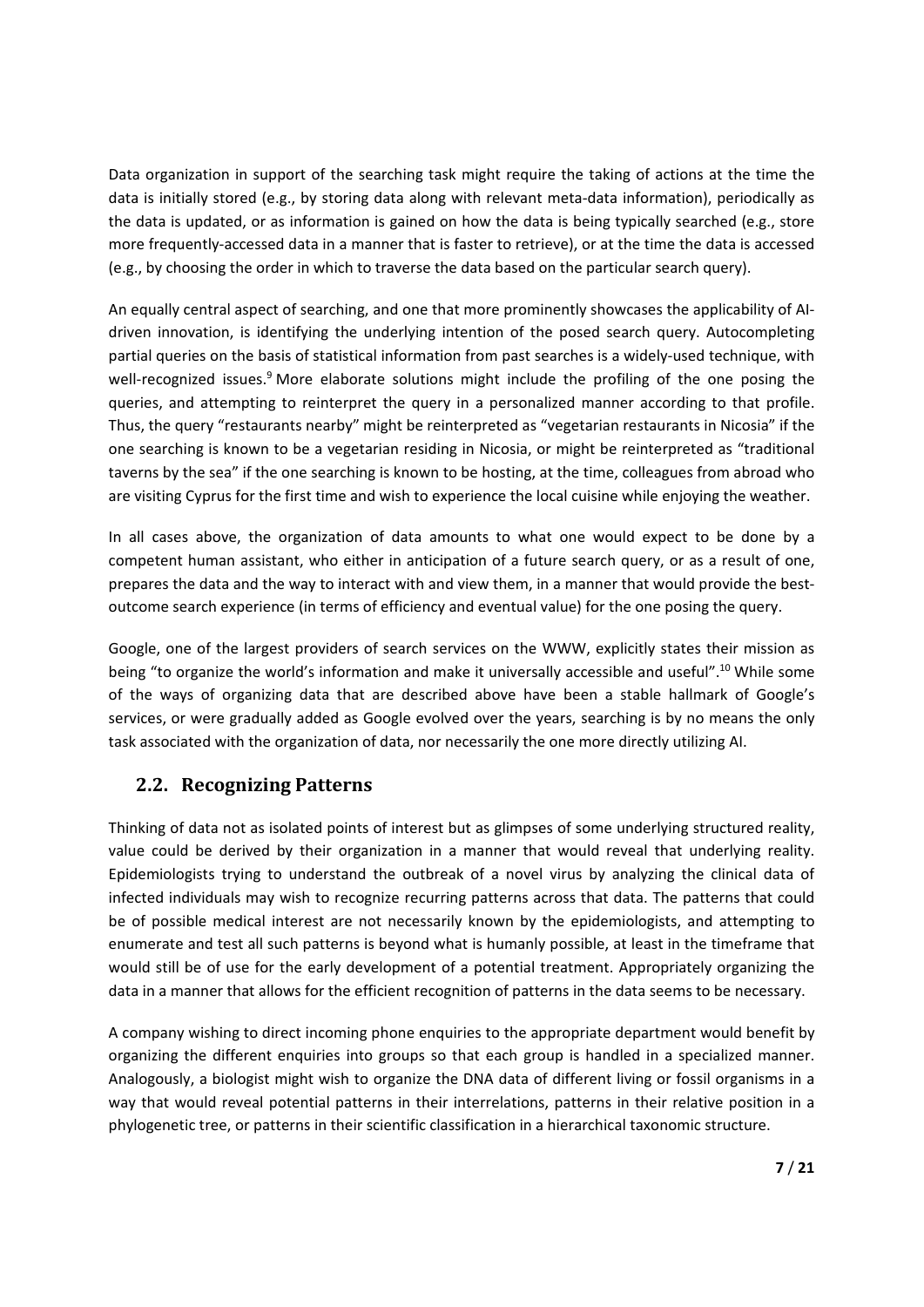Beyond finding patterns or regularities in data, equally central is the task of identifying abnormalities in data. A network administrator monitoring the traffic in a computer network is unlikely to be able to monitor traffic in real time for potential problems. But even if this live monitoring of data could be done, it is unclear what information should make the network administrator suspect that something is possibly wrong. Ultimately, an abnormality could be considered to be anything that breaks the usual regularities in the data. And since regularities depend on the entire set of data, they cannot be known up front. Consequently, abnormalities cannot be expected to have a particular anticipated pattern. Only through the appropriate organization of data, including their proper visualization or communication to the network administrator, can abnormalities be made to stand out and be effectively recognized.

#### **2.3. Making Predictions**

The underlying reality revealed by data might often be one that persists into spatially or temporally novel circumstances. When identifying that there is some correlation between the cars that past loan applicants drive and whether they defaulted on their loan payments, that regularity can be reasonably assumed to persist to future loan applicants. When identifying that smoking is correlated with lung diseases in a certain country, that regularity can be reasonably assumed to persist to other countries.

Making predictions in these novel situations requires the organization of the data in a way that helps expose their regularities and maps them in a form that can be readily applied in the novel situations. In particular, the regularities should be organized in a manner that acknowledges that in the novel situations the data available might be incomplete, and that one might wish to predict the missing parts of the data by using those regularities as a guide; i.e., predict missing parts in the novel situation in a way that would make the imputed data obey the regularities that resulted from the organized past data.

Such ways of organizing data are often associated with the notion of learning, in the sense that one uses part of the data to extrapolate on what should be the case in another part of the data. Considering the familiar setting of student learning, we can see that learning is facilitated by the way the teacher organizes the data, either in a manner that provides the student explicitly with the regularities that the latter is supposed to identify, or by greatly aiding the latter in identifying those regularities through the gradual and orchestrated presentation of a particular sequence of data points to the student. At the other extreme, the teacher might simply present the data in no particular order, leaving the task of learning, i.e., that of organizing the data for the purpose of making predictions, entirely to the student.

Beyond the object-level use of learning to facilitate the making of predictions, one could also consider the use of learning at a meta‐level, as a process that operates on the meta‐level data determined by the interaction of an agent with the object-level data. In the context of searching past data, the posed search queries can themselves be viewed as meta‐level data, and one could seek to anticipate future search queries by extrapolating from past search queries. Analogously, in the context of recognizing patterns or identifying abnormalities over data, any patterns or abnormalities that were previously accepted as being of value to an agent can be viewed as meta‐level data, and one could seek to anticipate patterns or abnormalities that might be of value in the future by extrapolating from the past.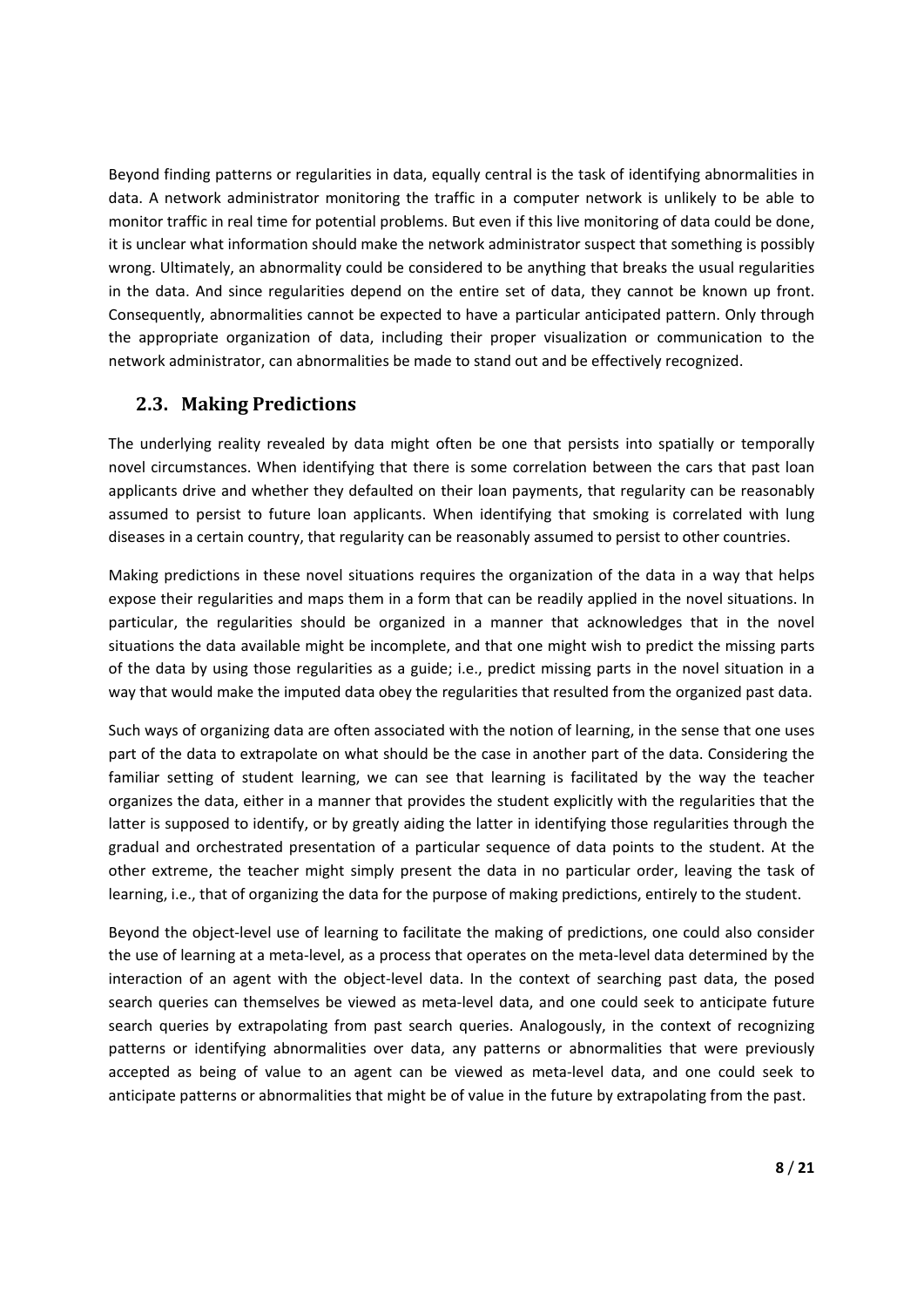Other than organizing the data so that a lawyer, an auditor, or a computer user can quickly perform searches, the data could also be organized in a manner that recognizes the types of search queries that are usually posed in different contexts, so that the type, and even the timing, of future search queries can be predicted and anticipated, and so that the execution of those particular searches is optimized.

An epidemiologist wishing to recognize infection patterns across a population, a company wishing to recognize patterns across its received user support requests, and a network administrator wishing to identify abnormalities across its network traffic logs would further benefit by having their patterns or abnormalities being organized so that their value could be predicted and anticipated during the next pandemic, during the next deployment of a call center, or during the next designing of a network.

Given the central role that learning and prediction are able to play in the way data can be most usefully organized, both at the object-level and at a meta-level, and offer value, it is unsurprising that learning has come to be the armada in the fleet of technologies that characterize modern AI-driven innovation.

## **3. Automation**

The mental or cognitive task of organizing data has, for millennia, been undertaken predominantly by human workers, with the occasional help from simple external memory aids (such as the papyrus and later the paper) and computational aids (such as the abacus and later the calculator). It is, after all, an integral part of the human endeavor to deal and cope with the regularities and abnormalities of everyday life, to be able to search the past, recognize patterns, and make predictions (Michael, 2015b).

Such inherent is, in fact, the process of organizing data in humans that even our genetic makeup is able, through natural selection, to develop and test new data organization processes and carry from generation to generation those processes found to be fruitful in previous generations (Valiant, 2009). The presence of emotions in humans is one of the organization processes that evolution has devised. Organizing certain combinations of biological signals under the group "fear" helped ancient humans to run away from an attacking beast, and helps modern stockbrokers to run away from a failing company.

With the amount of data being produced<sup>11</sup> per second exceeding what the senses of a typical human could possibly consume<sup>12</sup> in an entire year  $-$  which, itself, is nowhere close to what a human could consciously process - neither the human mind nor the cross-generational process of biological evolution can meaningfully be expected to organize these data. This excess offer of data as an untapped resource has brought to the surface a socio-economic opportunity for data organization, and the subsequent market demand for developing automated mechanisms to materialize that opportunity.

#### **3.1. Industrial Revolutions**

The demand for automation in data organization can be appreciated in relation and in juxtaposition to the demand for automation in the manufacturing industry. With a heavy dose of generalization and abstraction, as needed to draw lessons on how the evolution of the manufacturing industry can inspire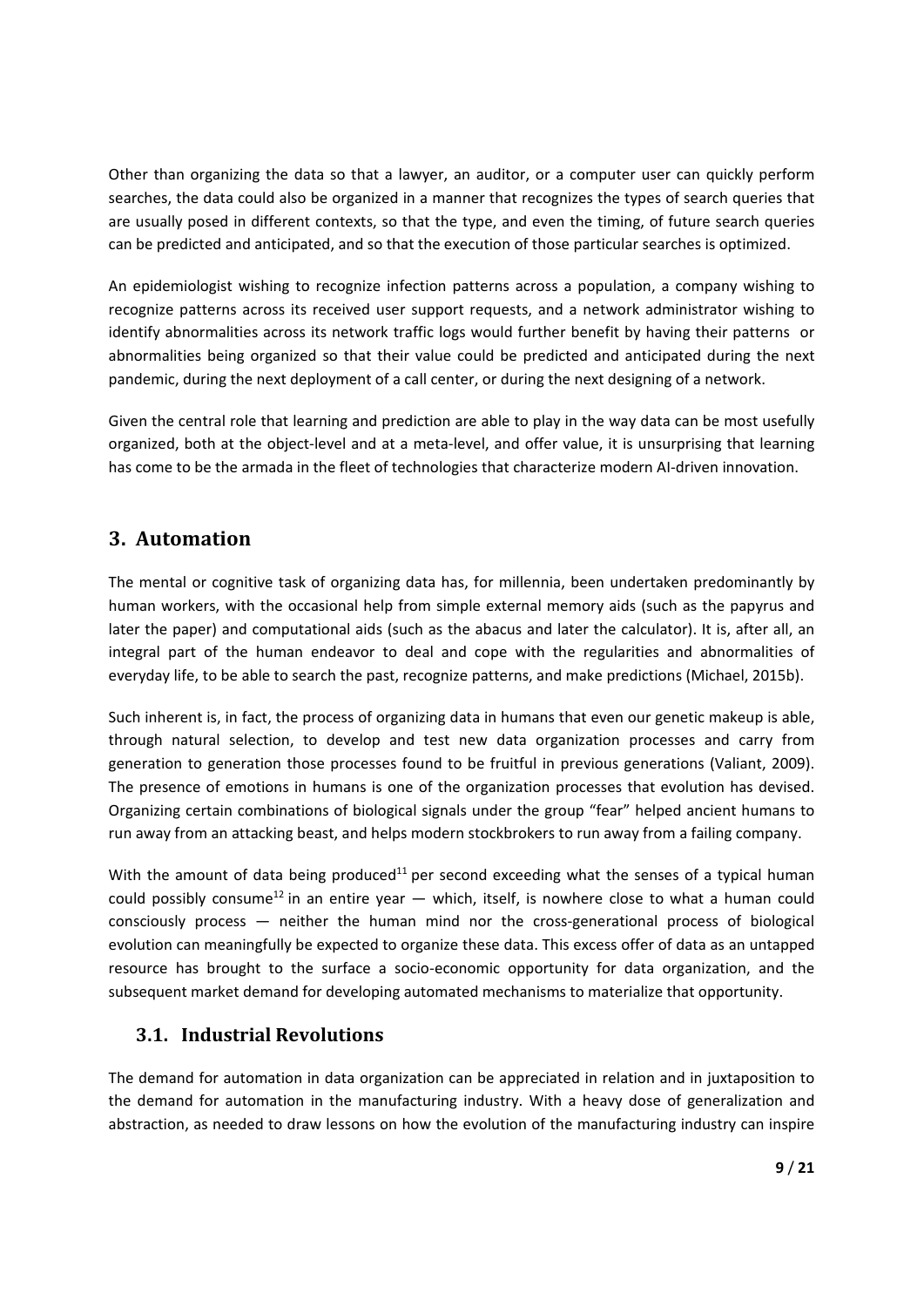and guide data organization, each of the industrial revolutions can be characterized along two axes: the primary capacity that facilitated its emergence, and the primary consequent that it brought about.

The First Industrial Revolution (circa 250 years ago) was primarily facilitated by the advent of the steam engine, and gave rise to machines that provided human workers with a helping hand, offloading some of the physical burden required for the manufacturing process. Unlike the technological nature of the capacity that facilitated the First Industrial Revolution, the Second Industrial Revolution (circa 150 years ago) was facilitated by a conceptual capacity: the idea of using an assembly line. Perhaps unsurprisingly, such a non-technological shift had also a non-technological social consequent: the role of humans was diminished from that of key decision‐makers in this human‐machine partnership into that of blue‐collar workers, completing (mechanically) over the assembly line those steps of the manufacturing process that could not be undertaken by the machine itself (playing, in a sense, the role of a "biological gear" in the machine). The Third Industrial Revolution (circa 50 years ago) that followed was again driven by a technological capacity: the advent of electricity, which facilitated the further automation of manufacturing by replacing the steam engine as the underlying supporting technology. Humans continued to play a secondary role, with the majority of the manufacturing process being undertaken by machines, but now in a more efficient and global manner. The social impact came as a result of this more global automation, without, necessarily, changing the way humans and machines interacted.

The most recent and ongoing Fourth Industrial Revolution, reminiscent of the socially-driven capacity that brought about the Second Industrial Revolution, came to change again the way humans interact with machines, being guided by the socio-technical capacity of increased communication. In an era of tight interconnectedness and increased flow of information in human‐to‐human, machine‐to‐machine, and human-to-machine interactions, we are currently witnessing a new role for both machines and humans, with humans regaining their earlier social role in this human‐machine partnership (which was lost during the Second Industrial Revolution) of white-collar supervisors, guiding the machines on how to move from automated manufacturing to autonomous (in terms of decision-making) manufacturing.

## **3.2. AI (& ML) Revolutions**

Artificial Intelligence has emerged as a formal scientific discipline around 60 years ago, and its subdiscipline of Machine Learning (ML) — the study and practice of automating the extraction of patterns and generalizing from data — saw its first systematic push around 40 years ago. This First AI Revolution was facilitated by the scientific advancement, or the desire thereof, to understand and replicate human intelligence in machines. Although coinciding, timewise, with the Third Industrial Revolution, the primary consequent of the First AI Revolution was analogous to that of the First Industrial Revolution in that it helped offload some of the cognitive burden required for certain data organization tasks.

Despite its short history, AI is currently undergoing its Second Revolution, coinciding, timewise, with the Fourth Industrial Revolution, but being, in terms of its primary facilitator and consequent, closer in spirit to the Second Industrial Revolution. This Second AI Revolution is primarily facilitated, at least in the context of using AI for innovation purposes, by the conceptual capacity brought about by Deep Learning: the scientific and engineering sub‐discipline of Machine Learning that obviates the need for the careful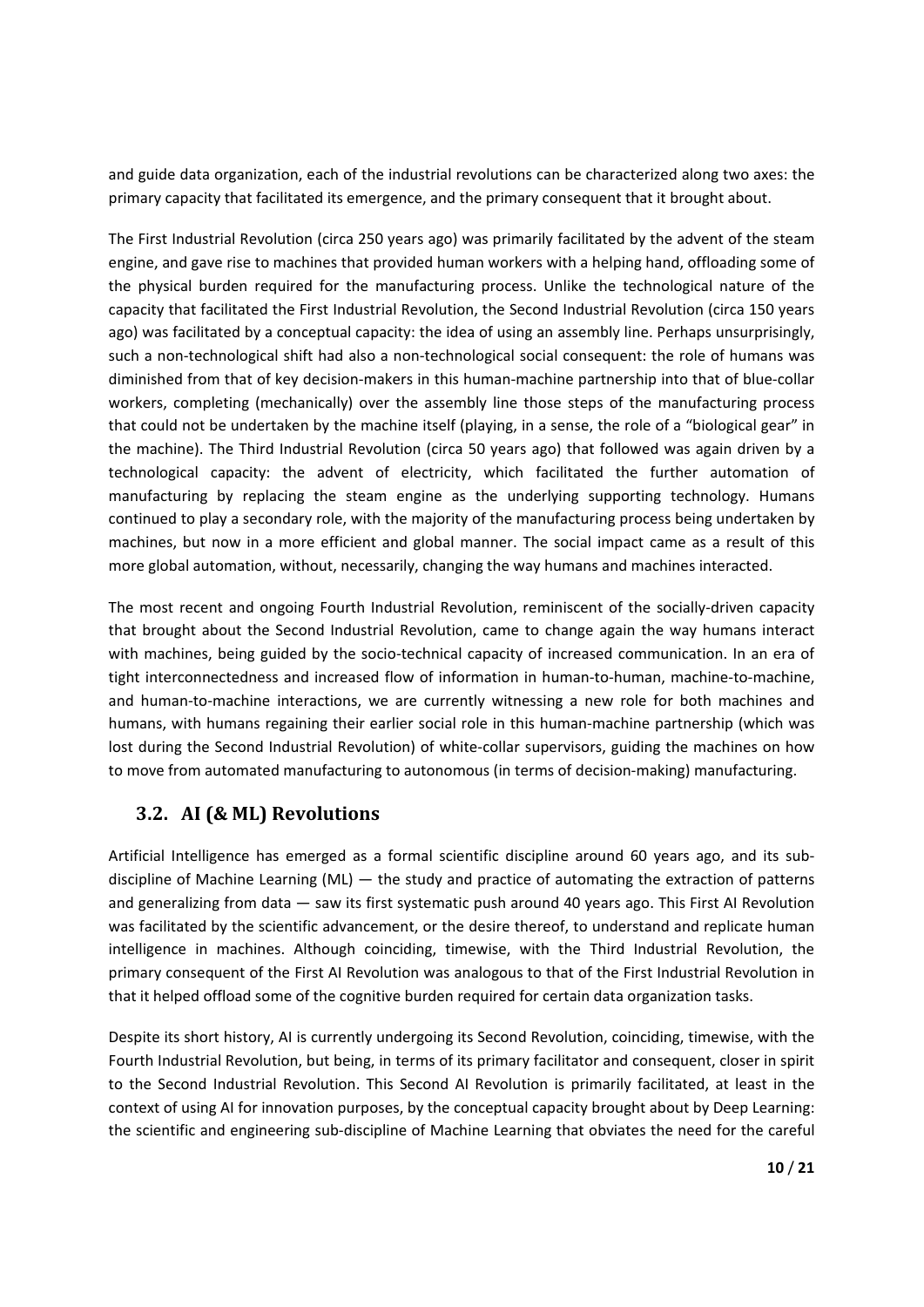human curation of data before those are fed into the ML pipeline, leaving, instead, ML itself to identify and extract, implicitly, those features of the data that are deemed to be useful for learning.

Not unlike the Second Industrial Revolution, then, the primary consequent of the Second AI Revolution is a social one: the role of humans was diminished from that of the key data curators in this human‐ machine partnership into that of a blue-collar workers, completing (mechanically) over the "assembly line" those steps of the learning process that could not be undertaken by the machine itself: namely, the labeling of the data with the expected extra-data inferences that the machine would try to draw.

The subsidiary role that humans have taken to AI‐driven machines as part of the Second AI Revolution has an admittedly much wider social impact than the analogous change in role that occurred as part of the Second Industrial Revolution. Automation in the manufacturing industry had primarily meant the cession to machines of some of the more mundane (and primarily physical) forms of control that humans had exercised that far. Even under a presumed "worst-case" scenario where automated machines in a manufacturing plant were to "go haywire", the resulting consequences would be of a limited and local scope, resulting, perhaps, in a bad batch of products and the loss of some income.

AI‐driven automation, on the other hand, can already be seen to have planet‐wide consequences in case of a malfunction. A huge number of decisions that determine the individual socio‐economic status of billions of people are taken daily with the help of AI-driven technologies: determining the granting of loans, the administration of health services, or the admissibility of evidence in criminal cases. The consequences can easily be seen to be even more cataclysmic when considering the use of AI in stock exchange transactions, in warfare decisions, and in the evaluation and handling of global health crises.

## **3.3. Ceding Control to AI**

The concern of losing control to Artificial Intelligence was foreseeable from the early days of AI, even finding its way into popular films and books of the day. With that concern becoming more tangible and its effects more consequential during the ongoing Second AI Revolution, all sectors of the quadruple helix have increasingly become involved in trying to understand, regulate, and bound how much control, in which contexts, and at what cost, should be endowed to AI‐driven technologies and AI systems.

With the Second AI Revolution still in its early years, the effort of tackling the concern of losing control to AI is under way. Yet, certain, even if not completely unambiguous and fully fleshed‐out, lines of attack have emerged, and concern the need for fairness, accountability, and transparency in AI-driven technologies. To some extent, all these requirements are centered on a common underlying position: the expectation for some form of guarantees on the operation of the machine to which control is ceded. This high-level position remains applicable also in the context of the automated organization of data.

Fairness, then, is the requirement that similar data are organized in a similar manner. When searching for images of doctors on the WWW, fairness could amount to receiving images of both male and female doctors, perhaps in a ratio that reflects the actual statistics of gender in that profession. When seeking to recognize patterns in past litigation cases, fairness could amount to not considering the race of the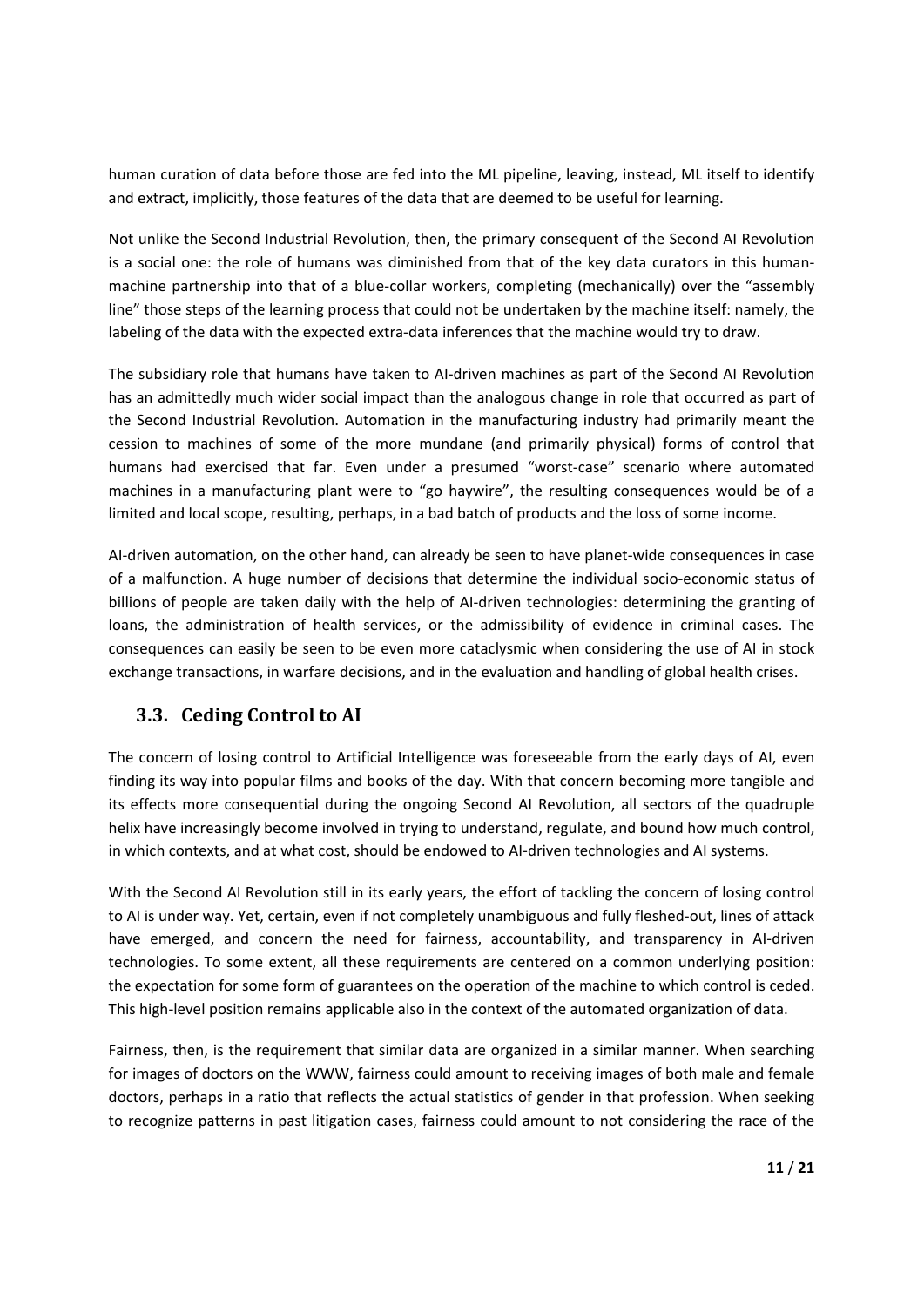judge to be relevant. When making predictions on an applicant's future loan defaults, fairness could amount to not using the applicant's religious beliefs as a discriminating factor for the decision. Not all cases of fairness have to do with discrimination. Fairness would also be to rank higher a candidate with a higher entrance exam score, to group together works of art that are of similar aesthetical value, etc.

Accountability is the requirement to make precise the bearer of the responsibility and the cost for the consequences that result from the organization of the data in each context. A machine that classifies a sick person as being healthy and advices a doctor to withhold medical treatment, or that fails to stop an autonomous car at a crossroad that causes in an accident, would seem to bear some responsibility. Since responsibility in our societies is still reserved, legally or ethically, for human actors, who should inherit that responsibility? Should it be the machine's owner, manufacturer, or trainer? And how does the particular context each time affect the determination of the answer to this preceding question?

Transparency aims to facilitate data organization in a manner that promotes fairness and accountability, or at least in a manner that helps determine when these other requirements are not met. Rather than being a functional requirement on how data are organized, transparency imposes restrictions on the structure of the machine that organizes the data. This structural requirement effectively allows an auditor to examine what led to a particular decision by an AI‐driven machine, and to identify the reasons behind something going wrong. More generally, transparency allows the auditor to interact meaningfully with a machine even without having a prior opinion of what is acceptable in each possible context, but also in cases where the auditor is willing to be told and convinced by the machine.

In the case of making recommendations to a traveler on which hotel to book, a transparent machine would expose to the traveler the reasons in support of the machine's recommendation, or more generally, reasons in support of various potential options, leaving the traveler to decide how to proceed.

#### **3.4. Fourth AI Revolution**

The transparency requirement for AI‐driven technologies is, ultimately, a way to gain back some of the control ceded by a human to a machine, as it allows the human to have an informed opinion on whether the machine is acting appropriately (according to the particular human) in each given situation.

In principle, this informed opinion can be obtained without knowledge of an AI system's internal processes. A system could be opaque on how it reaches each particular decision, but it could allow for its decisions to be contested and checked against predetermined specifications (Tubella, et al., 2020). This would be sufficient for determining whether the machine acted appropriately, yet it would offer little in terms of building trust towards the machine acting appropriately in future (uncontested) cases.

Instead, a more dialectical interaction with machines able to explain and be explained to, in a manner that is cognitively-compatible with the particular humans with which the machines will interact, is expected to be catalytic in building long‐term trust and offering assurances on their future behavior.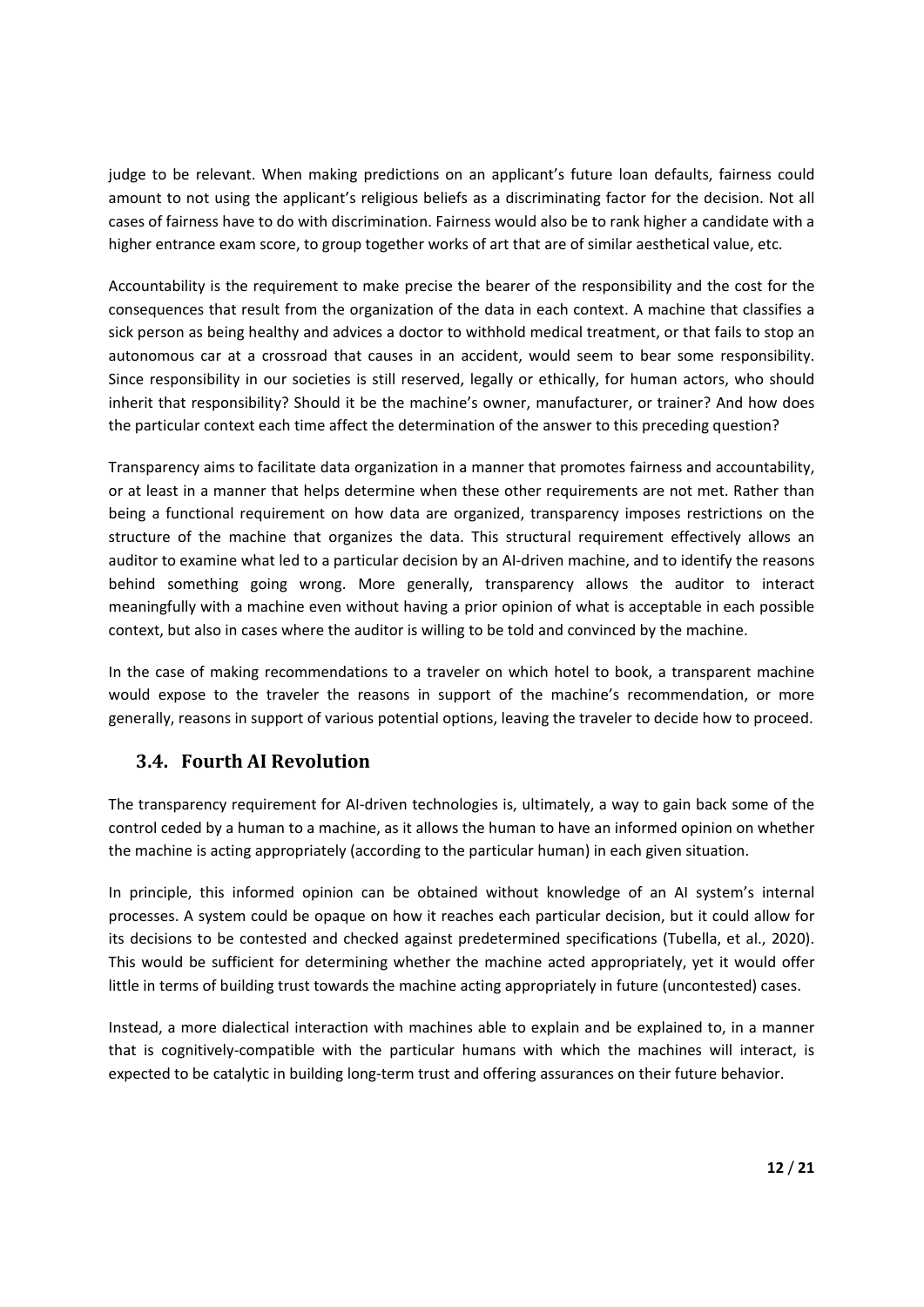The direction foreshadowed by the now considerable discussion among the relevant stakeholders on the need for explainable AI systems is that of an oncoming Fourth AI Revolution, analogous in nature to the Fourth Industrial Revolution.\* Facilitated by the increased (and need for even more) communication between humans and machines, the Fourth AI Revolution is expected to turn automated AI-driven technologies into autonomous ones, with their autonomy being guided, evaluated, and monitored through the exchange of explanations, ensuring that they respect, at least, certain basic human values.

## **4. Explainability**

The type of automation that would meet the requirements for machines in the Fourth AI Revolution can perhaps be summarized in two, seemingly contradictory, aims: super‐human abilities in organizing the data, yet human-level abilities in communicating with human coworkers or decision-makers. On the one hand, machines are expected to continue doing what they are good at: sifting through massive amounts of data exploiting super‐human computational resources, memory capacity, and parallelization. On the other hand, machines are expected to also do what humans are good at: being sociable, interacting and working with — not only for — others, and adapting to the particularities of individual coworkers.

This sought dual capacity of explainable automation fits squarely within the scope and vision of the Fourth AI Revolution, and with the current emphasis of academic and industrial research on humancentered AI, human‐in‐the‐loop approaches, and a future of human‐machine symbiosis rather than only of human‐machine interaction. The fact that explainability has come to be considered a key feature of such a symbiotic relation should not be a surprise. Explanations of decisions are central in human-tohuman interactions, and form the bedrock of several modern social institutions and practices.

When evaluating whether an action is ethically justified, we do so not merely in terms of the action itself out of any context, but in terms of the intentions of the actor and the current context, which we expect to be unveiled by asking the actor to explain themselves. Even if we take a consequentialist view of ethics (i.e., "the end justifies the means"), we still wish to understand what end the actor had in mind to justify their decision and action. Analogously, the role of an explanation within our legal systems (perhaps in the form of an apologia in front of a judge) plays a central role, if not in determining whether a crime has been committed, then in determining the punishment that is fitting for the criminal.

Automation that comes through an ethically-responsible machine is bound to have explainability at its core, tightly integrated into its very design, and not as a post-deployment afterthought (Michael, 2020). Importantly, explainability should go beyond the simplistic offering of one-way post-hoc explanations, and acknowledge that in a symbiosis, bilateral and real-time explanations are essential (Michael, 2019).

#### **4.1. Legal Considerations**

 \* The primary facilitators (i.e., electricity) and consequences (i.e., automation) that would correspond to a Third AI Revolution, in analogy to the Third Industrial Revolution, have been a stable feature of the first two AI Revolutions. We skip forward to the Fourth AI Revolution to emphasize the analogy with the Fourth Industrial Revolution.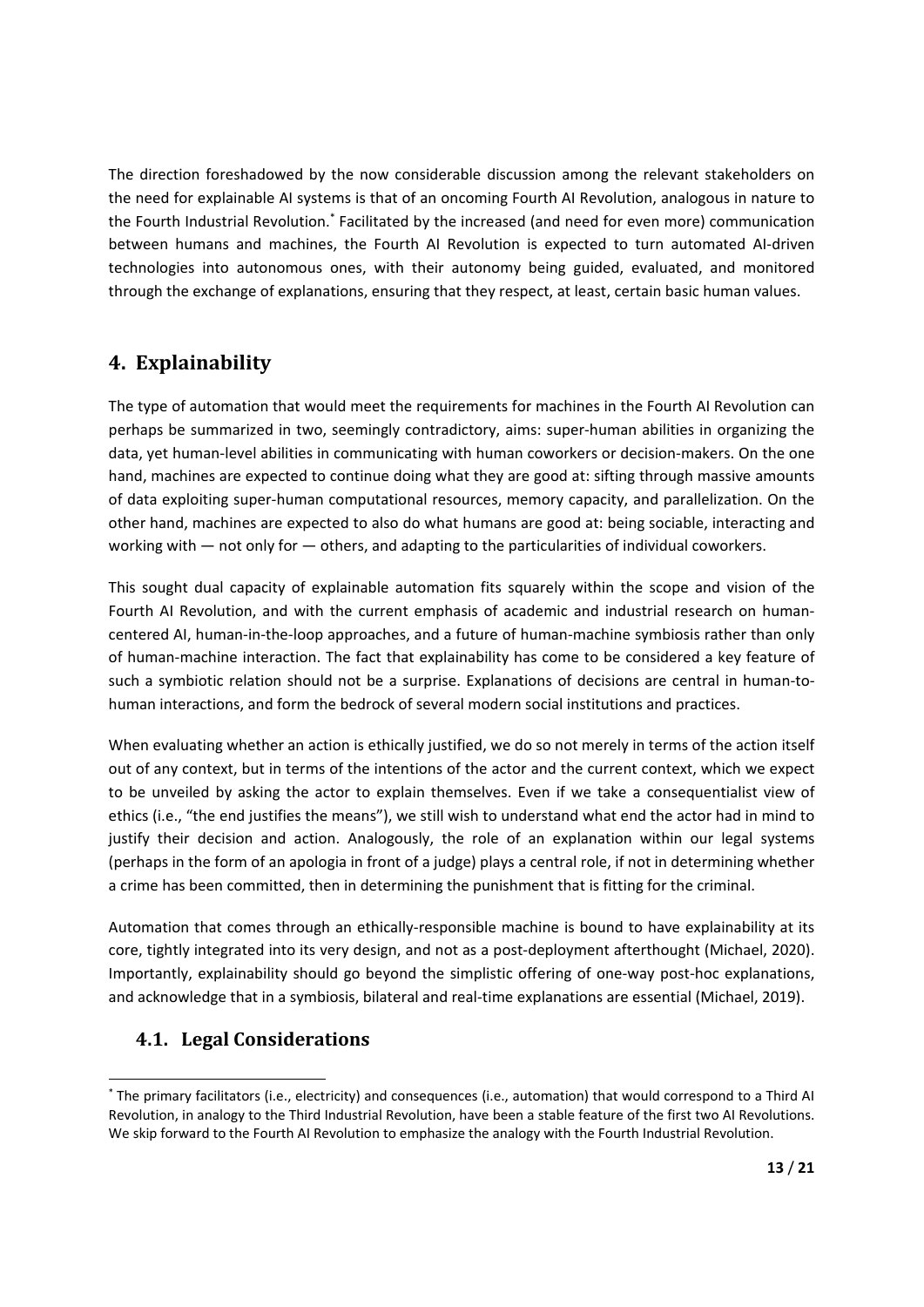The urgency of the need for AI-driven technologies not to be left unchecked, and the maturity of the discussion surrounding this need, is reflected in the actions of stakeholders across the quadruple helix.

The tight interconnectedness of the four sectors of the quadruple helix makes it hard, and perhaps unnecessary, to identify which sector spearheaded this discussion and when. But, for the purposes of exposition, one would not be far off to attribute early discussions to the public sector (including in literary works) and to the fear of autonomous robots creating a dystopian society. As technology and AI progressed, these concerns were voiced by prominent members of the  $public<sup>13</sup>$ , and found their way into the academic sector, which for several years now has included special themes, workshops, and panel discussions in its premier scientific conferences and journals that explicitly tackle the ethical dimension surrounding the use of AI, and more recently the need for explainable human-centered AI.<sup>14</sup>

Either in response to the heated discussion happening in the public and academic sectors — following the maxim "Vox Populi, Vox Dei" — or in anticipation of a potential abuse of AI-driven technologies and their growing and unconstrained use across application domains, governments took a step in setting up legal frameworks to regulate the use of AI. Perhaps the most prominent and mature such effort is European Union's General Data Protection Regulation (GDPR)<sup>15</sup>, which came into effect in mid-2018.

This is not to suggest that members of the industry sector have not played an important role in pushing the discussion forward. But the contribution of the industry sector has certainly been more instrumental in demonstrating a wide range of thought-provoking applications of AI-driven technologies, making clear the impact that these technologies can have on the rights and freedoms of individuals and the society.

GDPR includes numerous provisions on how data should be stored, organized, and accessed, aiming to preserve what has come to be a central human right in modern societies: the right to privacy and control of one's personal data. On the other hand, GDPR also includes explicit provisions on the automated processing of personal data in terms of the rights to: request access to that data, request an explanation on decisions reached through the processing of data, refuse or challenge automated decisions, etc.

Although the right to challenge, or contest (Tubella, et al., 2020), an automated decision is distinct from (and considerably less‐studied than) the right to explanation, it is not completely independent. Having a process to contest a decision, including towards determining the ethical basis for that decision, can be meaningful only if the interlocutors can exchange explanations that are cognitively‐comprehensible to the other party, through a process that resembles an argumentative dialogue (Kakas & Michael, 2020).

## **4.2. Post‐hoc vs By Design**

The predominant, even if not the only, way in which AI has supported the development of innovative solutions through the automated organization of data is through the use of Deep Learning (DL). The very design of DL‐based architectures has led to their characterization as black boxes in that they are opaque on how the learning process that they support organizes the data, and, by extension, on how the resulting organization of data leads to the making of predictions or the recognition of patterns.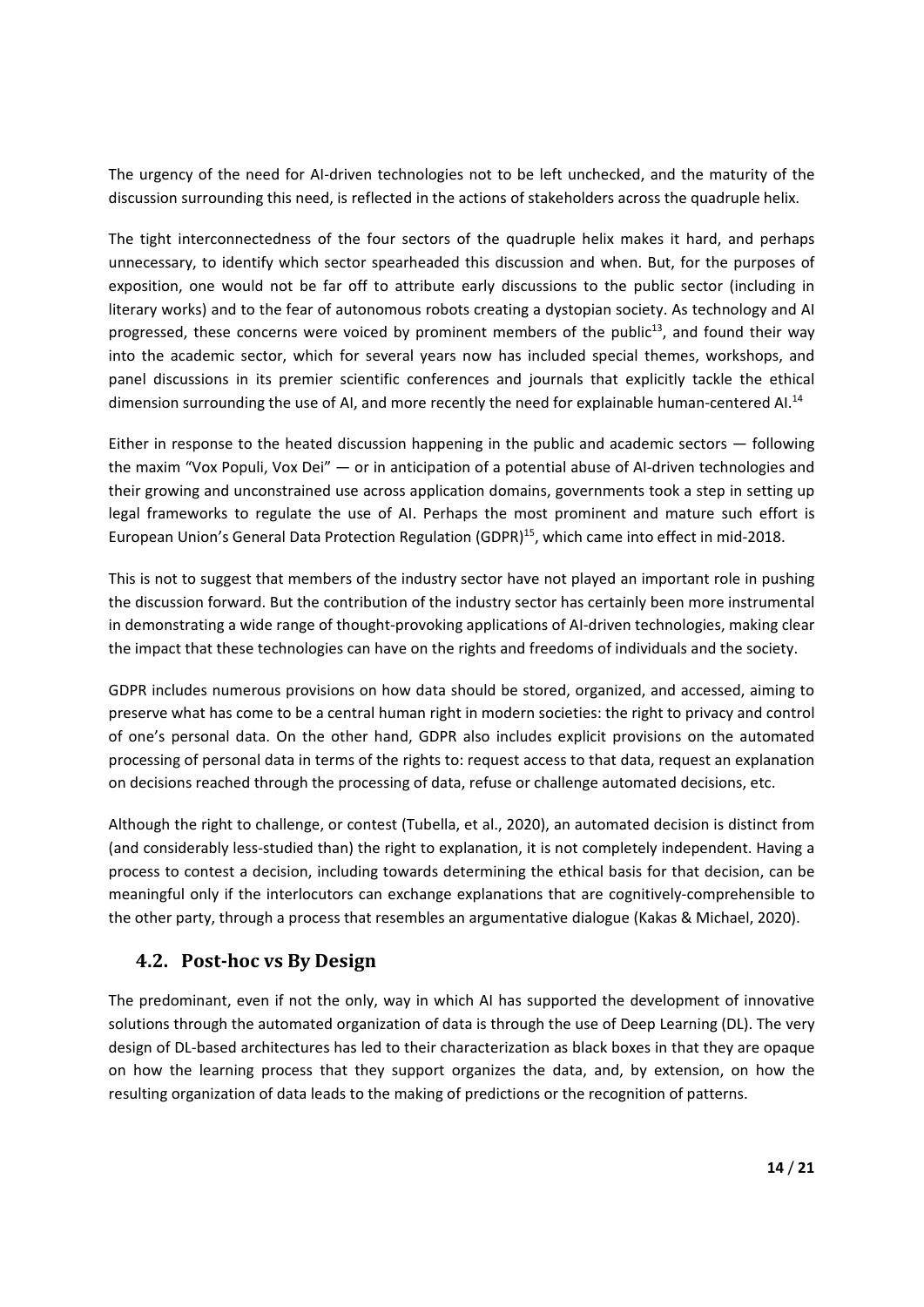The initial reaction of researchers and practitioners to the need for explainability of existing AI systems was, understandably, the retention of the power of DL techniques and their "patching up" or "upgrading" with some ability to explain their decisions after those are derived. A prominent approach to this post-hoc form of explainability comes by using a pre-trained DL model to train a twin white box model, such as a decision tree classifier. Whenever an explanation is required for the decision of the DL model, one effectively requests the twin model to offer that explanation in the stead of the DL model.

On first reading, this approach might seem to enjoy the best of both worlds: the ability of DL to construct models from data exhibiting a complex structure, and the ability of white box models to offer explanations. The situation is, however, more nuanced than this first reading. The explanations that result from this approach do not really explain the mechanism by which the predictions were derived in the first place. Nor do these explanations offer a reason of why the predictions should be accepted by a human. Rather, the explanations capture certain conditions that are expressible in the specific syntax of the white box models, and that happen to hold in the data that gave rise to the predictions.

A second line of attack to the explainability problem, then, is to devise learning algorithms and learning representations that by design ensure that the learned model will be able to offer direct explanations of why a prediction was made, or more pertinently, of why a prediction should be accepted by a human.

Explainability by design seems to be closely linked to symbolic representations of learned models. Such representations were thought to be of key importance in the development of AI systems during the early days of AI as a scientific field, and have remained popular among the AI sub-community that has continued working on the problem of representing and reasoning with knowledge. They have, however, become increasingly disconnected from the AI sub‐community that focused on the problem of learning knowledge, and which nowadays includes those using DL techniques for that problem. In a sense, then, the emergence of explainability as a key consideration in the development of AI systems has pointed back to some of the early ideas, and has given a breath of fresh air to knowledge‐based AI techniques.

#### **4.3. Universal vs Contextual**

Orthogonal to the question of what representations need to be in place for an AI system to most effectively support explainability, is the question of who is the recipient of the derived explanations.

An operating system suggesting to an ordinary computer user to save their work and attempt to reboot their machine might reasonably provide an explanation that "a system application has malfunctioned". Such an explanation would, however, be insufficient to a software developer being paid to ensure that the operating system works as expected, whereas the more technically‐savvy explanation "application 'system.exe' has thrown an exception: more than 40 documents open" would certainly be more useful.

What manifests as technical depth in the explanations of the scenario above is, more generally, a notion of cognitive compatibility of the explanations with their intended consumer. The explanations that are comprehensible to one human may differ significantly from those that are comprehensible to another.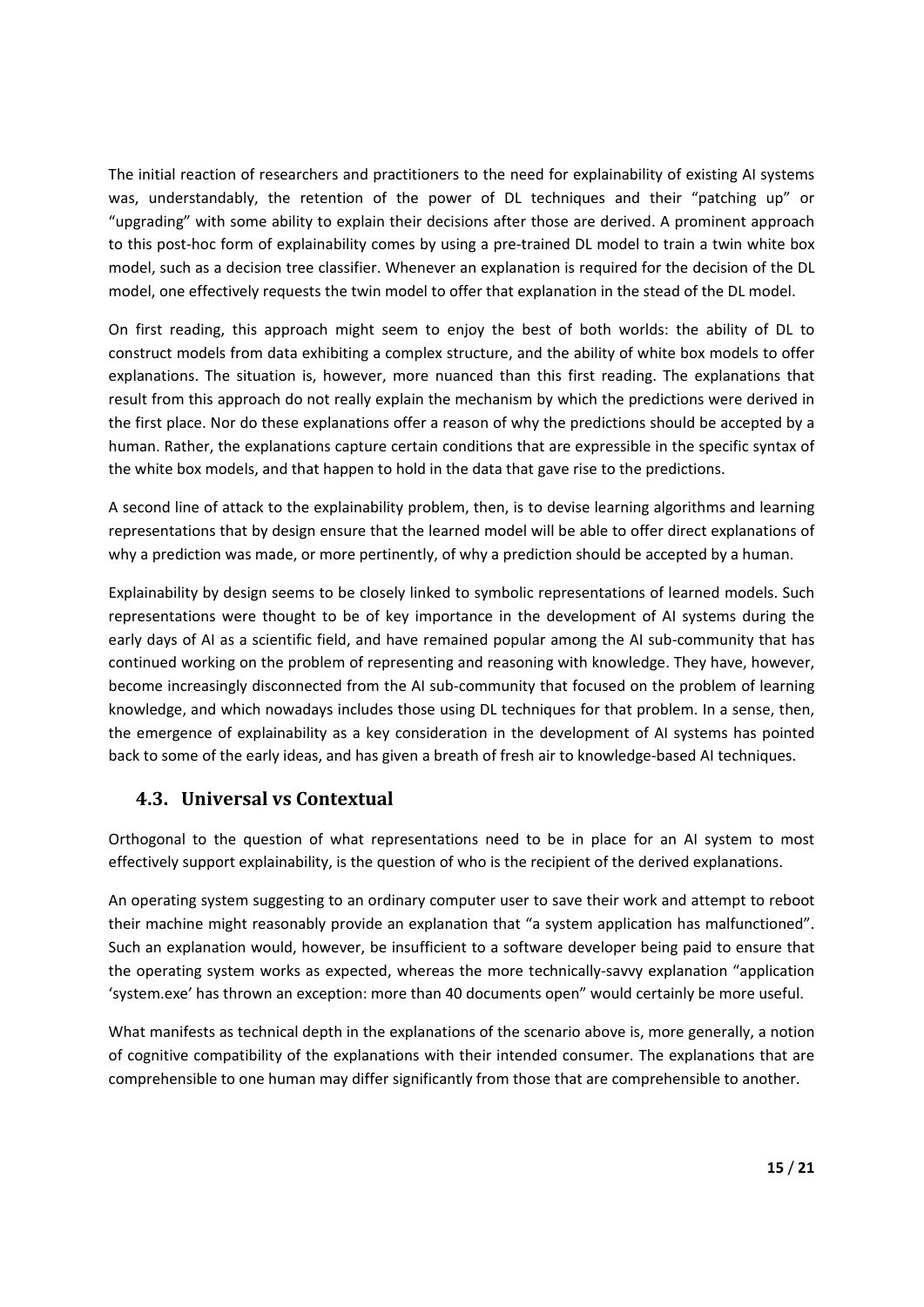Even among comprehensible explanations, the broader context in which explanations are given might make certain explanations more appropriate than others. The fact that milk is a dairy product and the fact that milk contains lactose are both comprehensible explanations for the suggestion to a human to avoid drinking milk, and could be interchangeable in certain settings. Yet, the former is clearly more appropriate if the human is vegan, and the latter is more appropriate if the human is lactose-intolerant. Both explanations would likely be irrelevant to a non‐vegan and non‐lactose‐intolerant individual.

The milk scenario above hints, in fact, to another important dimension of the contextual nature of explanations: their contrastive nature (Miller, 2019). Explanations are meant not only to support the taking of a certain decision by the machine, but also to support the non-taking of an alternative one. Which among the numerous alternative decisions is to be contrasted against has no simple answer.

#### **4.4. Unilateral vs Bilateral**

The natural flow of explanations, as a way to support transparency and take back some of the control that humans have ceded to AI systems, is from a machine to a human. The machine makes a decision or performs an action, and it then offers an explanation to a human in support of that choice. A question that arises effortlessly is whether such unilateral explainability from a machine to a human is sufficient.

On the one hand, it is. The machine is providing the human — who is attempting to be in control, or at least in the loop — with the necessary information needed for the human to understand and evaluate the machine's choices. In a sense, that is what all machines do, be it through visual or auditory cues (e.g., a car sounding a proximity alert just before it auto-engages the breaks to reduce the impact speed), or through the offering of a natural language explanation (e.g., a computer informing the user that it is about to turn off due to a low battery, and it is auto‐saving and closing all open documents).

And this would have been the end of the answer to the first question if it were not for another related question. How does a machine become able to offer explanations by design that are contextual in nature? Machines acquire skills primarily in one of two ways: through programming or through learning. Either someone pre‐programs a machine on what explanation is appropriate in each particular context, or someone trains the machine on example contexts by providing an appropriate explanation in each one. In either case, the human interacting with the machine ends up offering explanations to the latter.

A principle from Computer Science states that the quality of the output of a machine depends on the quality of the input, often described as "Garbage In, Garbage Out (GIGO)". One could adopt an analogous stance for explainability: the ability of a machine to output explanations depends on its ability to receive explanations, which can be described as "eXplanations In, eXplanations Out (XIXO)". This stance suggests, then, that bilateral explainability is not only useful, but also necessary (Michael, 2019).

Through the ability of a machine to receive explanations, the machine acknowledges not only that the "correct" explanation depends on the context, but also that the context includes the human with whom the machine interacts. In the same way that different humans would expect personalized explanations from the machine, so they, in turn, will offer personalized explanations to the machine. The machine will, consequently, be prepared to offer explanations that are in line with what each human expects.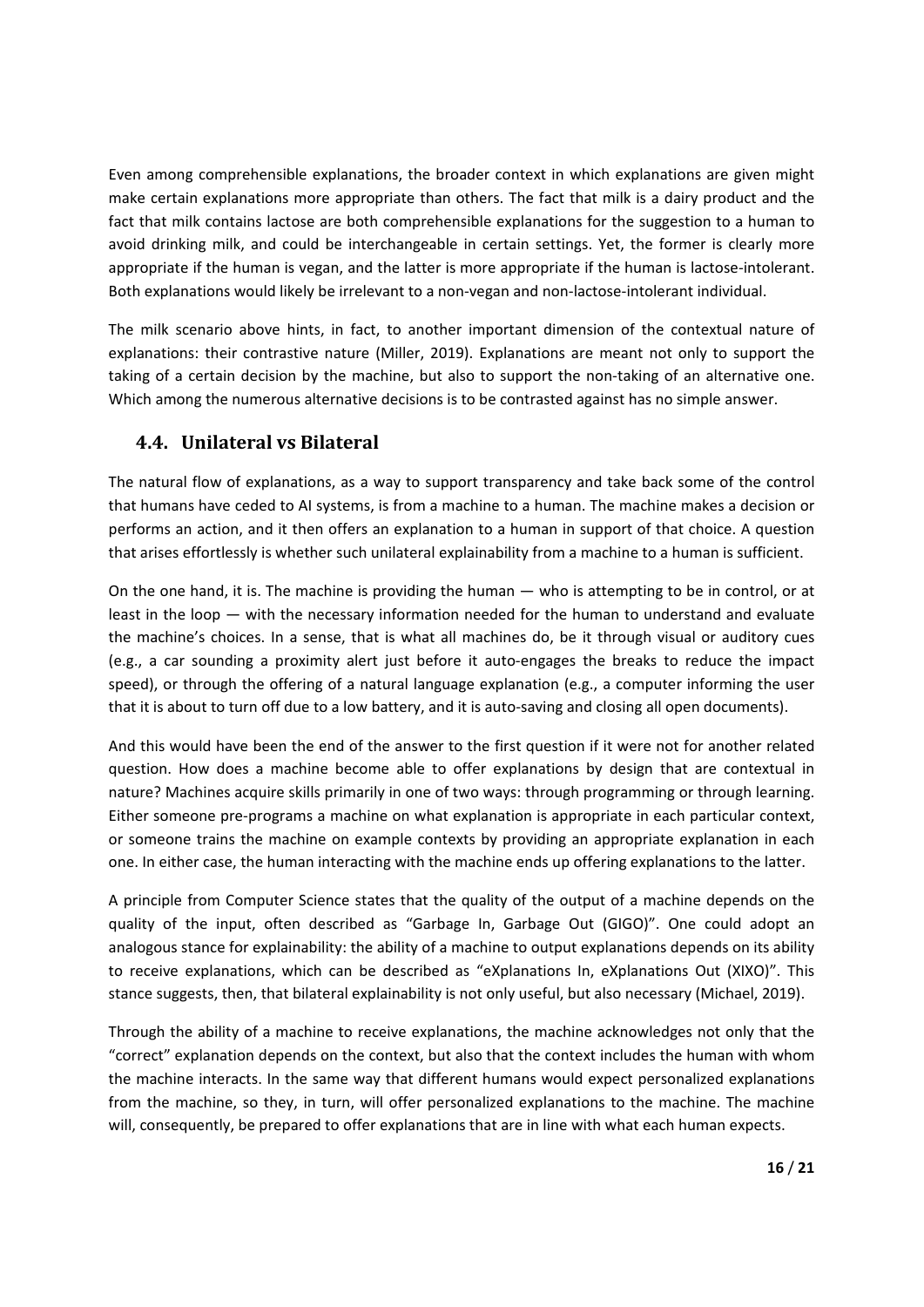A somewhat subtle implication of adopting the XIXO principle is that the incoming explanations should be produced by whoever will be consuming the outgoing explanations. This, in turn, implies that contextual explainable AI systems cannot be fully developed a priori, but that they have to be trained in‐ situ and on the job, while interacting with their intended user; not by being prepared in the lab.

#### **4.5. Real‐Time vs Delayed**

The need for an in‐situ interaction between AI systems and humans does not, prima facie, preclude the interaction from occurring sometime after, and not during, the event that necessitates the interaction.

An autonomous car suddenly swerving and narrowly missing a bicyclist that was right in front of the car is a scenario that might necessitate an interaction. The car passengers might find the action reasonable, perhaps by projecting their own intentionality and believing that the car swerved to avoid hitting the bicyclist. If, indeed, this is the explanation that the car will offer in support of its decision when it ends up interacting with the passengers, then the passengers would find it acceptable, in the sense that an analogous decision would be a reasonable one to be made in analogous future situations. If, however, the car offers the explanation that exactly one year has elapsed from the car's manufacturing, and the car swerved as a way to commemorate its "birthday" event, then the act of missing the bicyclist might be considered a fortunate side-effect, while the reasoning behind the decision might be unacceptable.

An automated image-cropping system cropping a picture<sup>16</sup> from a class outing so that it excludes a black girl standing at the sidelines of another group of students is another scenario that might necessitate an interaction. A casual viewer of the picture might find the action objectionable, potentially ascribing gender or racial bias to the system. If, indeed, the system ends up explaining its decision to exclude the girl from the picture simply in terms of her gender or race, then the reasoning for the system's choice would reinforce the ascription of bias. If, however, the system offers the explanation that this is a class outing for a boys‐only school, and the pictures were taken to be included in the school's yearbook, then the offered reasoning might make the decision more palatable to the viewer of the cropped picture.

In both scenarios, the evaluation of the decision and its accompanying explanation happen after the fact, when the decision has already been acted upon and has brought about change in the environment. Depending on the particularities of the situation, this delayed explanation might be sufficient. In the first scenario above, the effects were positive even though the explanation was inappropriate for the decision. But, in a sense, no harm was done, and the human might seek to improve the machine's future decision‐making. In the second scenario above, the effects were perceived as negative even though the explanation eventually justified the decision. Again, there is no apparent harm, since the perceived bias was not really there. Should we, then, be content with receiving explanations in such a delayed manner?

Well, no! For one, there are scenarios where neither the effects nor the explanation of a decision are acceptable. And in those cases, harm might clearly occur, without an opportunity for early intervention. We would not want a medical system to prescribe strong antidepressant drugs to a patient that came in with flu symptoms, by justifying its decision on the observation that the patient did not smile at all during their medical examination, and have those drugs end up causing suicidal thoughts to the patient.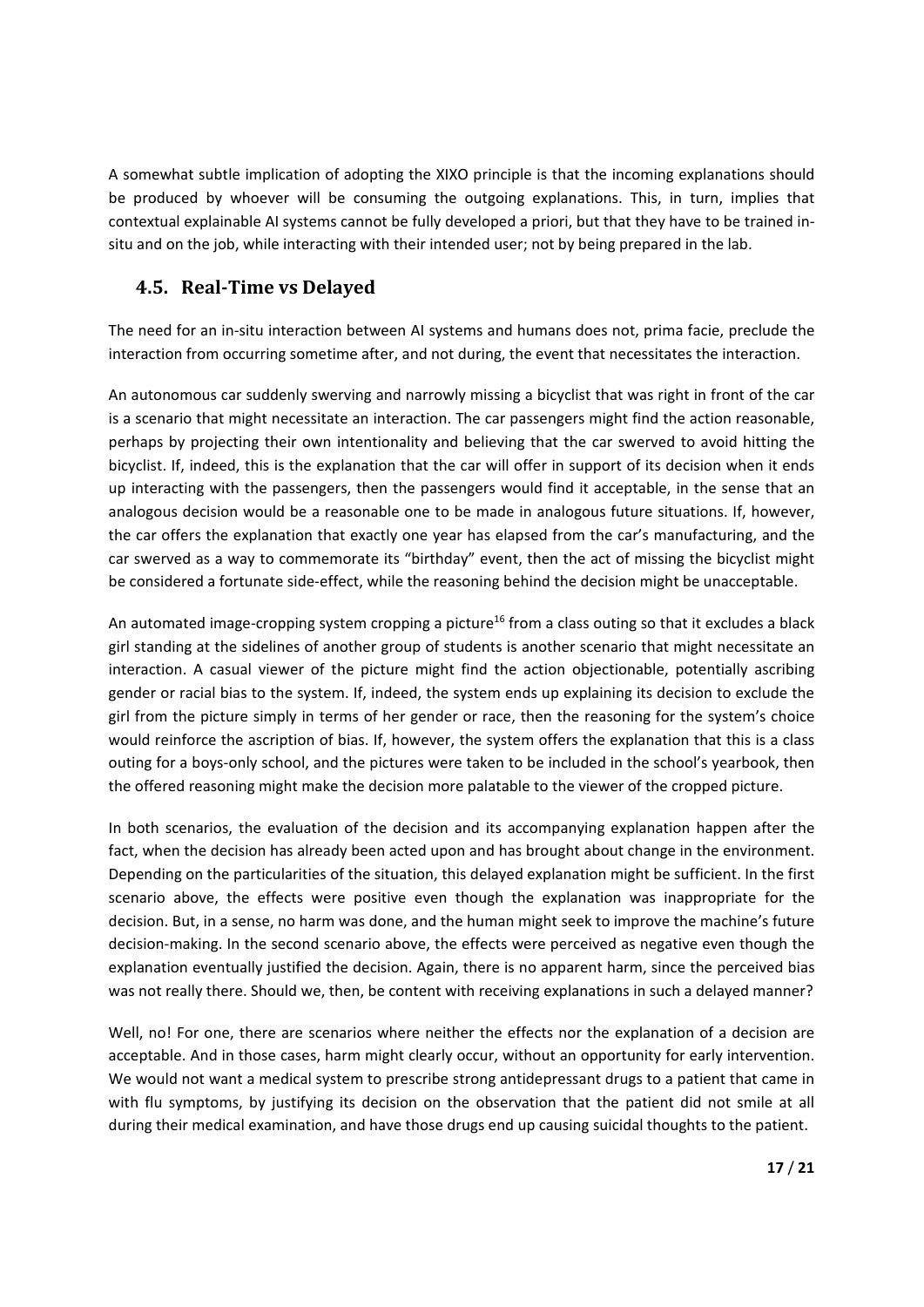Even if we restrict attention to the two aforementioned scenarios, we would be amiss not to consider a potentially more subtle issue. In the image‐cropping scenario there is a clear danger of a human evaluator being pressed, perhaps unconsciously so, to find the provided explanation to be a sufficient justification, just because they would not want to admit to themselves that a biased decision was made.

It would seem that a cleaner, although admittedly not always applicable, solution would be to have the machine act as a consultant or assistant to the human, proposing decisions along with explanations, and letting the human vet the decisions before any action is taken (either by the machine or the human).

#### **4.6. Deciding vs Supporting**

Shifting from a decision‐making to a decision‐supporting perspective raises an intriguing prospect: the machine can entertain multiple potential decisions and supplement each with an explanation. The machine is, then, proposing alternatives among which the human will choose, and offering arguments in support of, or against, each alternative to help the human make that choice (Kakas & Michael, 2020).

An AI system tasked to help a civil servant to decide on the frequency with which to send the garbage collection truck through a particular neighborhood might present the following alternatives: keep the frequency to twice a week, because that is the default choice for all neighborhoods; increase the frequency to three times a week, because that neighborhood has been consistently producing more garbage than what is typical for other neighborhoods; reduce the frequency to once a week, because that neighborhood has been consistently delinquent in settling up their garbage collection fee debt. None of the alternatives is acted upon, nor is any one treated preferentially. Rather, the civil servant bears the responsibility of making the decision, by weighing the arguments offered by the machine.

Does that imply that the control is now fully back to the human, without the active involvement of the machine? Not at all. The choice of the alternatives and the choice of the associated explanations is still a decision that is made by the machine without the intervention of the human, and it does affect what the ultimate choice of the human will be. If the last alternative in the garbage collection scenario was not offered or it was offered and was associated with a weaker argument, then the human decision‐maker might not consider that choice at all, or reject it in the presence of the other alternatives.

A more pertinent view of the situation  $-$  in line with the vision of the Fourth AI Revolution  $-$  is that the human and the machine are making decisions as a team, each contributing to the team according to their own competencies. Following the XIXO principle, the human and the machine bilaterally exchange explanations / arguments to reach their joint decision, and to improve their future joint performance.

Recognizing that this joint performance, and not who makes the decisions, is the ultimate metric of success brings about a further consideration. The machine's explanation associated with the suggestion to increase the frequency of garbage collection is, ultimately, an explicit prediction that in the future the neighborhood will (continue to) produce more garbage than what is typical for other neighborhoods. Even if this statement were not accurate at the time that the explanation was offered, the very offering of the explanation might initiate a chain of events that make the prediction a self‐fulfilling prophecy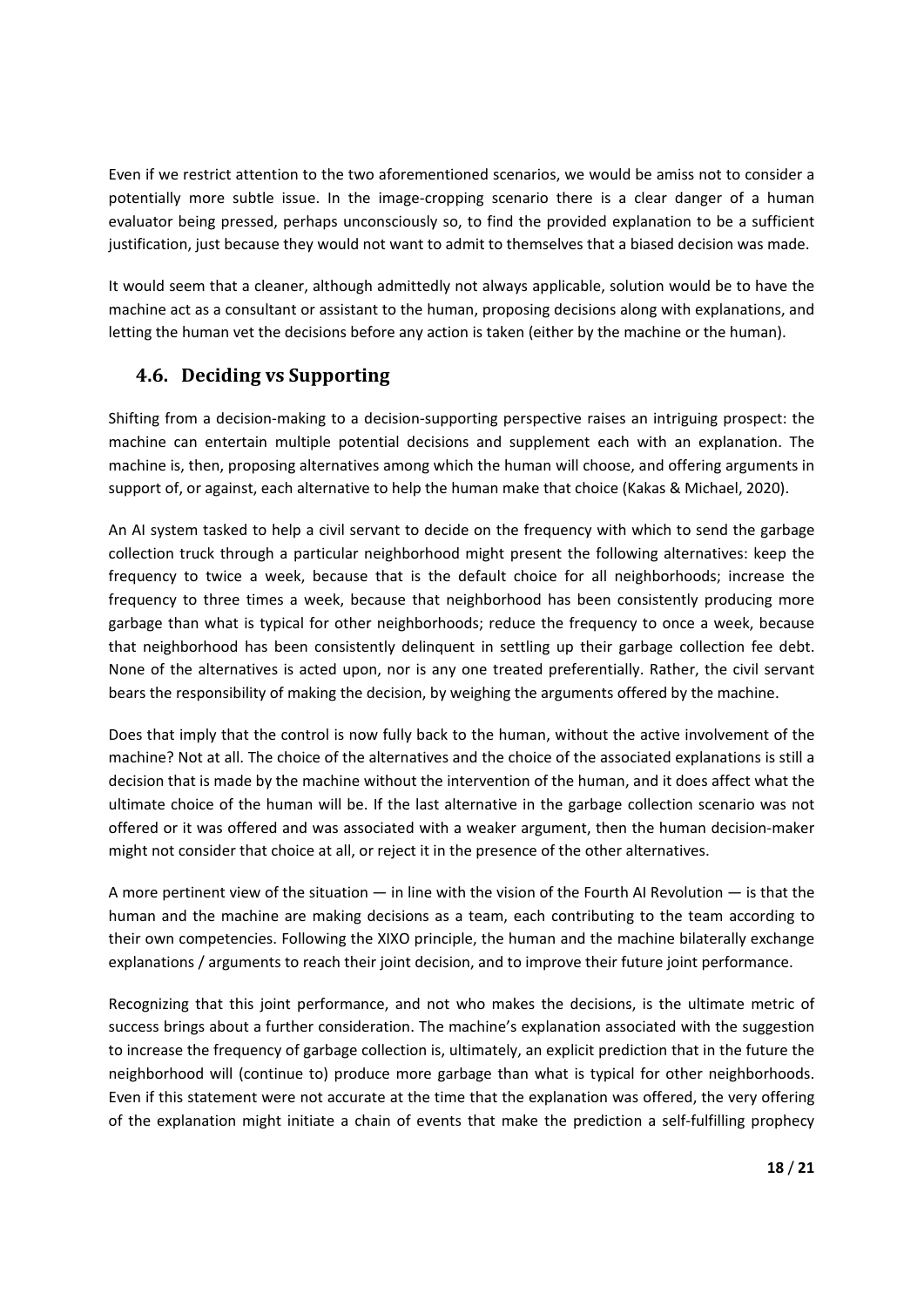(e.g., seeing that garbage is collected three times a week, the neighborhood starts producing even more garbage); or that cause an otherwise correct prediction to be falsified (e.g., annoyed by the increased traffic caused by the garbage collection truck, the neighborhood stops producing excess garbage).

Properly taking into account the future ramifications of the very offering of (predictive) explanations through a process aptly called introspective forecasting (Michael, 2015a) — even when machines act as decision‐supporters, remains an under‐acknowledged issue with major implications (Michael, 2015b).

## **4.7. Organization Catalyst**

Over and above the use of explainability as a mechanism for restricting or qualifying the way data organization is automated, the insistence on building explainable automated systems has, in fact, the further consequence of catalyzing the systems' ability to organize data more efficiently and effectively.

Explanations transmitted from a human to a machine  $-$  as necessitated by the adoption of the  $XIXO$ principle — encapsulate in a concise manner multiple supervision signals for the training of the machine. The single explanation "You should have blocked the incoming call since I was in a work meeting." from a human to their AI‐powered call‐handling assistant proactively labels all future instances of incoming calls during work meetings with the decision "block", without requiring these instances to actually materialize, training the machine beyond what traditional supervised learning can offer (Michael, 2019).

Other than the resource gains in terms of time and data needed for learning, having humans associate their feedback with explicit explanations can be argued to engage the mind's logical and effortful (System 2) reasoning process (Kahneman, 2011), which may lead humans to being more consistent on the supervision signals that they offer across their interactions with the machines, potentially even reducing any unconscious biases and misconceptions that the humans might transmit to the machines.

On the other side, explanations transmitted from a machine to a human provide insights into why certain machine decisions are wrong, helping humans efficiently debug the machine knowledge. This is particularly applicable in cases where the training data on which the machine is prepared might come from not fully reliable resources (e.g., the WWW), requiring the use of an ex post curation process.

More broadly, the advent of explainability as a central-stage concept in AI is catalyzing the adoption of AI-driven solutions for innovation by facilitating the powerful integration of modern AI technologies with the more traditional symbolic self of AI (Kakas & Michael, 2020) (Tsamoura, et al., 2021), and by suggesting a future away from requiring AI systems to have "too much intelligence" and deep analytical abilities as a prerequisite for being successfully deployed in the market, and towards accepting AI systems that have "more down to earth intelligence" and that produce potentially sub-optimal but still satisficing solutions. And this future is fulfilling the collaborative promise of the Fourth AI Revolution, reassuring the average human that AI systems do not have to be approached as the opaque and distant overlords that emerged from the Second AI Revolution, but as transparent and sociable coworkers.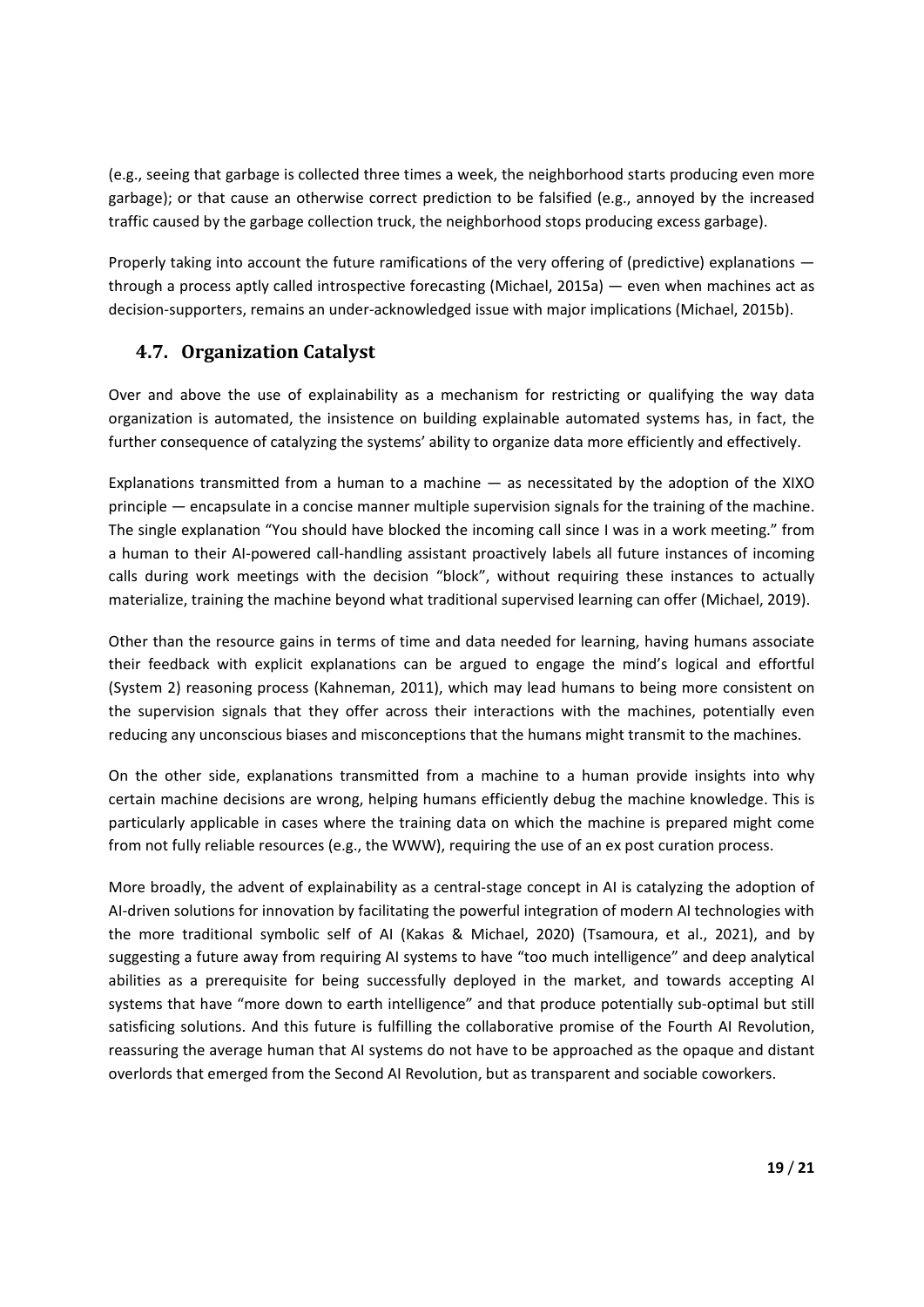## **Bibliography**

Kahneman, D., 2011. *Thinking, Fast and Slow.* New York: Farrar, Straus and Giroux.

Kakas, A. & Michael, L., 2020. Abduction and Argumentation for Explainable Machine Learning: A Position Survey. *arXiv:2010.12896.*

Kruger, J. & Dunning, D., 1999. Unskilled and Unaware of It: How Difficulties in Recognizing One's Own Incompetence Lead to Inflated Self‐Assessments. *Journal of Personality and Social Psychology,* 77(6), p. 1121–1134.

Manyika, J. et al., 2013. Disruptive Technologies: Advances That Will Transform Life, Business, and the Global Economy. *McKinsey Global Institute (http://www.mckinsey.com).*

McCarthy, J., Minsky, M., Rochester, N. & Shannon, C., 1955. A Proposal for the Dartmouth Summer Research Project on Artificial Intelligence.

Michael, L., 2013. Machines with WebSense. *Proceedings of the 11th International Symposium on Logical Formalizations of Commonsense Reasoning.*

Michael, L., 2015a. Introspective Forecasting. *Proceedings of the 24th International Joint Conference on Artificial Intelligence,* p. 3714–3720.

Michael, L., 2015b. The Disembodied Predictor Stance. *Pattern Recognition Letters,* Volume 64, p. 21– 29.

Michael, L., 2019. Machine Coaching. *Proceedings of the IJCAI 2019 Workshop on Explainable Artificial Intelligence,* p. 80–86.

Michael, L., 2020. Machine Ethics through Machine Coaching. *Proceedings of the 2nd Workshop on Implementing Machine Ethics.*

Miller, T., 2019. Explanation in Artificial Intelligence: Insights from the Social Sciences. *Artificial Intelligence,* Volume 267, p. 1–38.

Tsamoura, E., Hospedales, T. & Michael, L., 2021. Neural‐Symbolic Integration: A Compositional Perspective. *Proceedings of the 35th AAAI Conference on Artificial Intelligence,* p. 5051–5060.

Tubella, A., Theodorou, A., Dignum, V. & Michael, L., 2020. Contestable Black Boxes. *Proceedings of the 4th International Joint Conference on Rules and Reasoning,* Volume LNCS 12173, p. 159–167.

Valiant, L., 2009. Evolvability. *Journal of the ACM,* 56(1), p. 3:1–3:21.